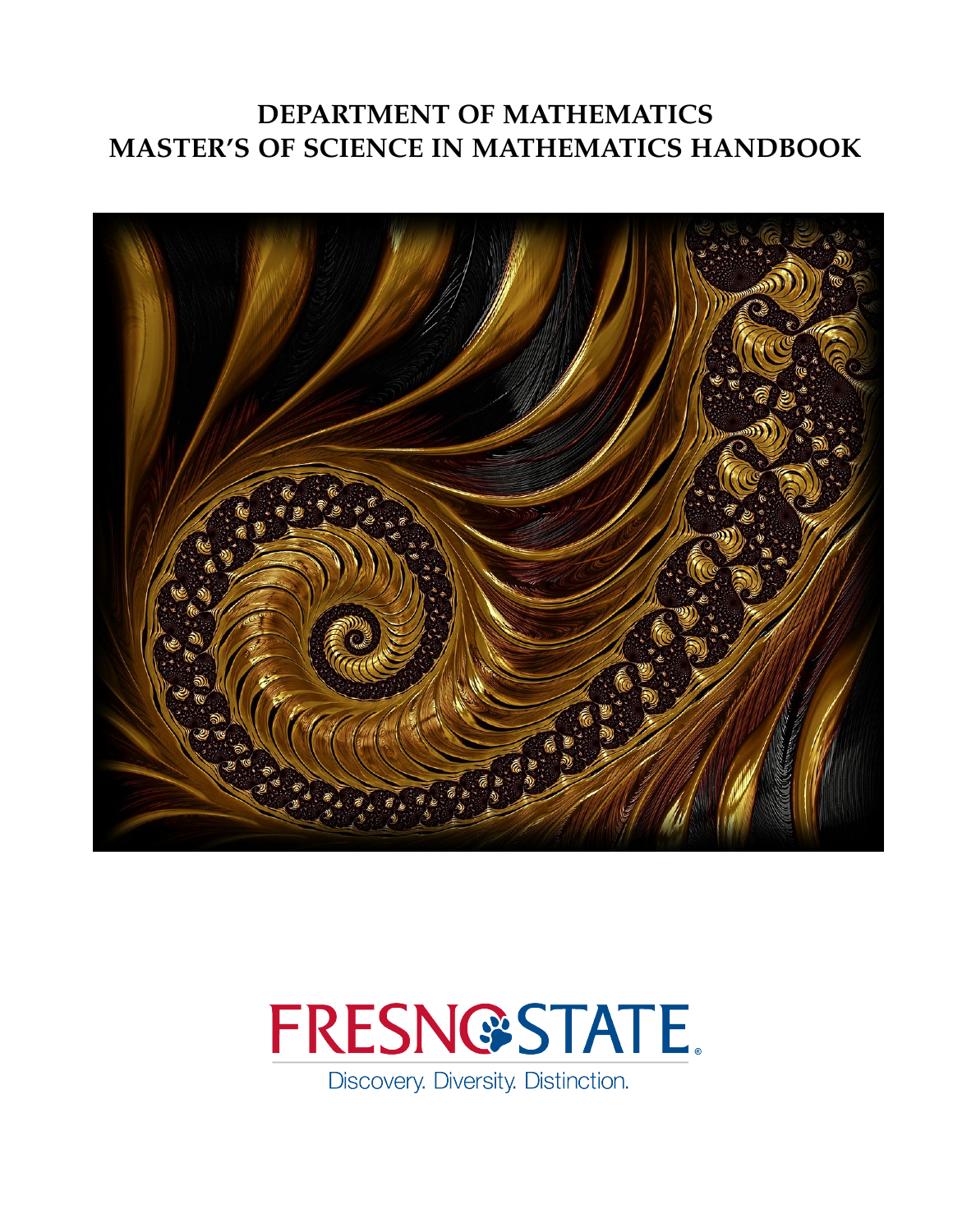# **Contents**

| Welcome                    | $\overline{2}$ |
|----------------------------|----------------|
| <b>General Information</b> | $\overline{4}$ |
|                            |                |
|                            |                |
|                            |                |
|                            |                |
| <b>Requirements</b>        | 10             |
|                            |                |
|                            |                |
|                            |                |
| <b>12</b>                  |                |
|                            |                |
| <b>Relevant Policies</b>   | 18             |
|                            |                |
|                            |                |
|                            |                |
| <b>Graduate Courses</b>    | 32             |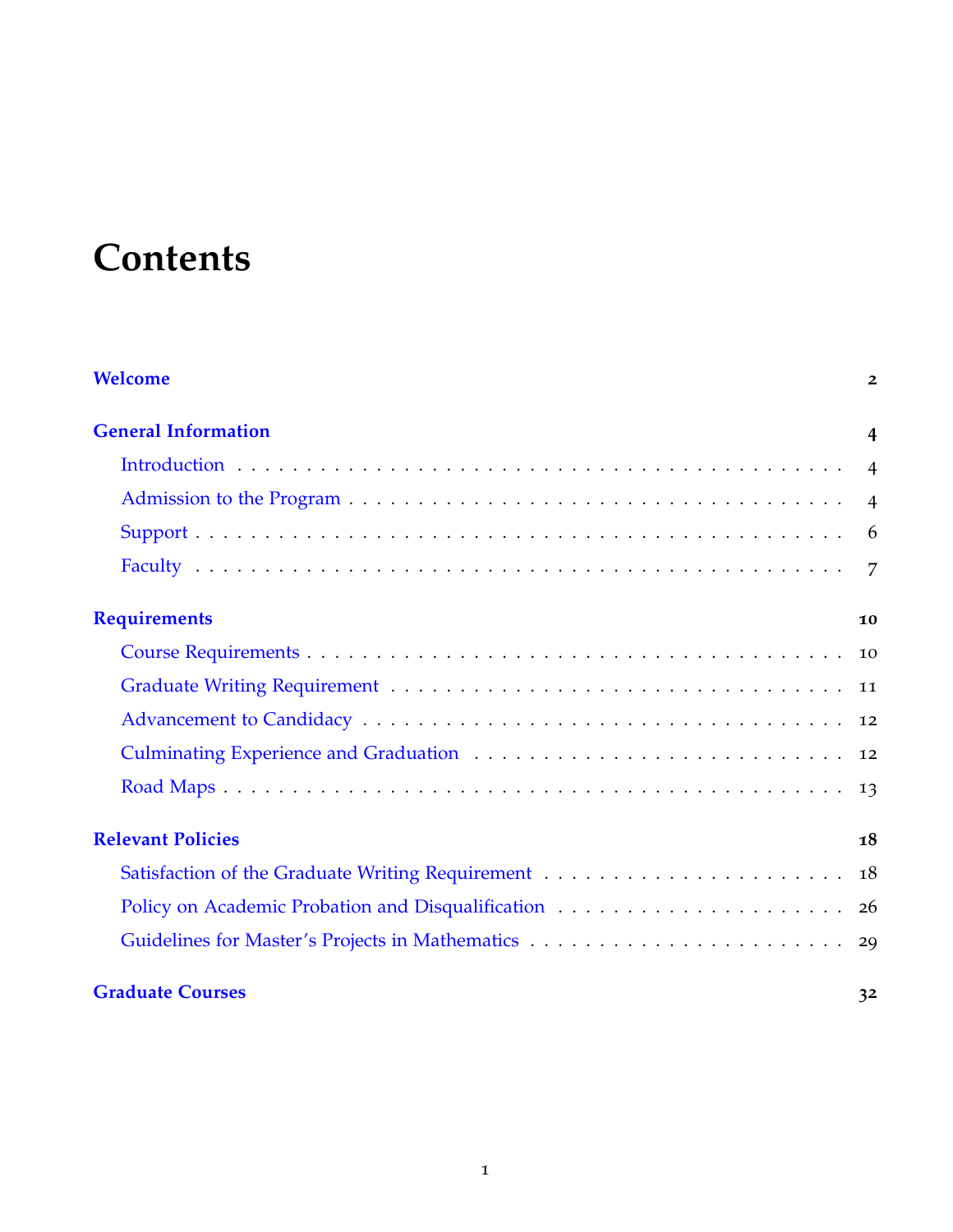# <span id="page-2-0"></span>**Welcome**

### Dear Student:

Welcome to the graduate program in Mathematics at California State University, Fresno. You have taken your first step towards a greater mastery of mathematics, a field that is not only a discipline, in and of itself, of breadth, depth, and beauty, but is also an indispensable tool for science, engineering, economics, business, and many more fields of study. In fact, today's mathematicians are involved in a diverse range of activities, from traditional teaching and classical mathematical research to aspects of climate modeling, biostatistics, econometrics, genetic engineering, and data science. As a result, the employment opportunities and challenges for individuals holding an advanced degree in the mathematical sciences are varied and plentiful.

Our Master's program has been designed to prepare students for this broad range of career opportunities and the challenges of the 21st century. Moreover, for those who wish to pursue a Ph.D. in the mathematical sciences, our coursework, together with the research opportunities available to our students, provide rigorous preparation for future matriculation in a doctoral program.

The Department of Mathematics at California State University, Fresno is committed to the highest standards of teaching, and offers courses for mathematics, science, engineering, and liberal studies majors, as well as general education mathematics courses for all majors. The Mathematics Department has 19 tenured and tenure-track professors specializing in a wide range of research areas, such as group theory, probability and statistics, applied mathematics, math biology, geometry, complex analysis, functional analysis, and topology.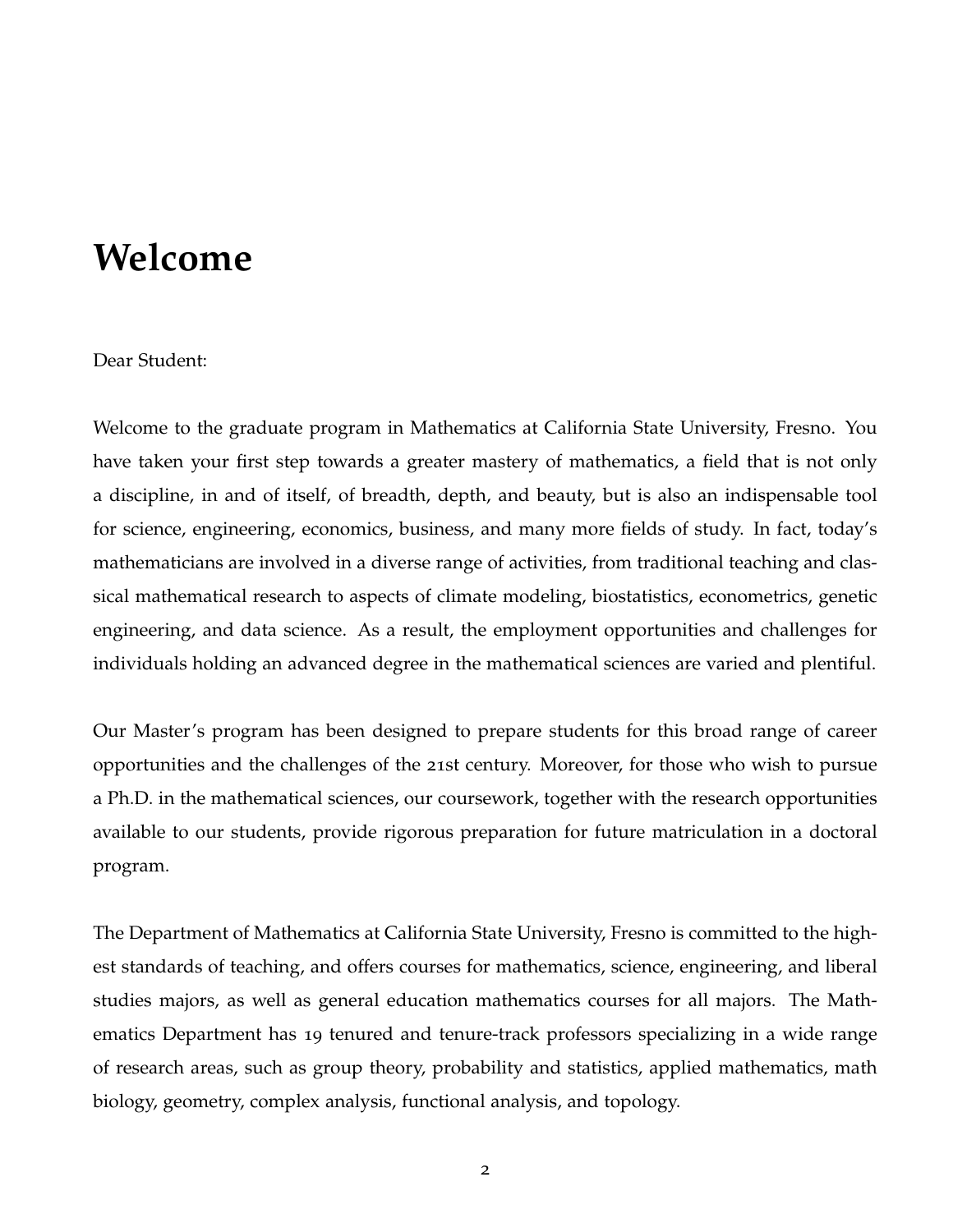This handbook has been prepared to help you through your journey as a graduate student, giving an overview of the master's program and describing its requirements. In addition, the handbook contains various policies of the graduate program, a list of faculty and their areas of research, and a list of graduate courses.

As a student in our Master's program, you should meet periodically with me to discuss your progress in the program, as well as any other issues that may arise. I can be reached by e-mail at ovega@csufresno.edu, by telephone at 559.278.4903, and in person in my office in Peters Building, Room 352.

Congratulations on your entry into our graduate program, and best wishes for your success!

Oscar Vega Graduate Coordinator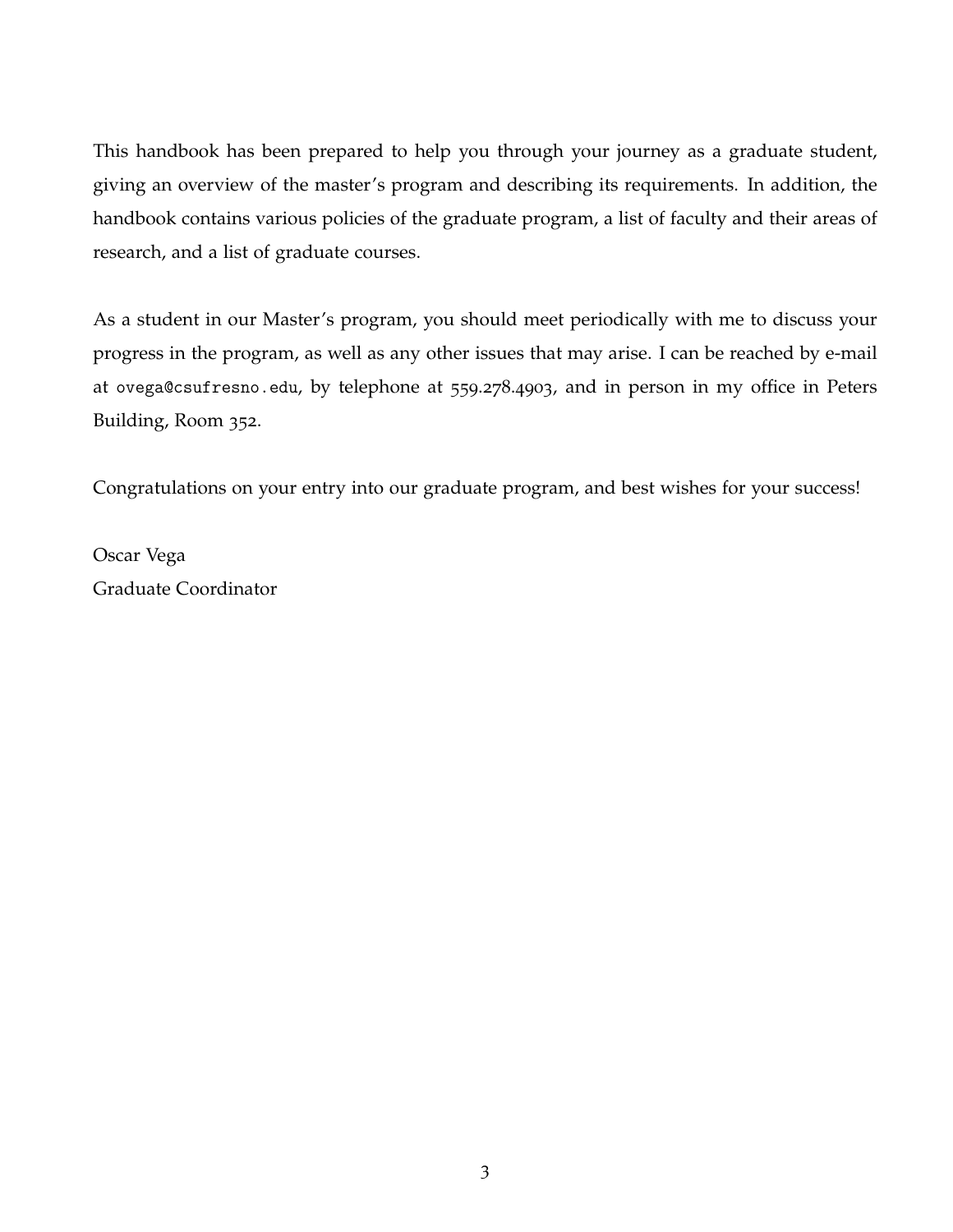# <span id="page-4-0"></span>**General Information**

# <span id="page-4-1"></span>**Introduction**

The Department of Mathematics at Fresno State offers a Master's of Science degree (M.S.). This program is ideal for individuals who are interested in working in business or industry, teaching at a community college, or earning a doctoral degree in the mathematical sciences (including Mathematics Education) at some later date. Also, our program would be useful for those who wish to assume a leadership role in high school teaching, and beyond.

## <span id="page-4-2"></span>**Admission to the Program**

In order to be admitted to the program, an applicant must have earned a Bachelor's degree, preferably in Mathematics. In order to achieve classified standing (i.e., full admission), applicants should have undergraduate preparation in mathematics comparable to that of a typical mathematics major at Fresno State and have a 3.0 grade point average in the their upper division mathematics courses (our main focus is on MATH 111, MATH 151, MATH 152, and MATH 171, or equivalent). Applicants lacking the above preparation may be admitted conditionally. These students will become classified after meeting additional requirements as set by the Graduate Coordinator. Coursework required to achieve classified status may not be applied towards credits for the graduate program.

All applicants are required to either:

• take the GRE Mathematics subject test. Applicants' GRE Mathematics subject test scores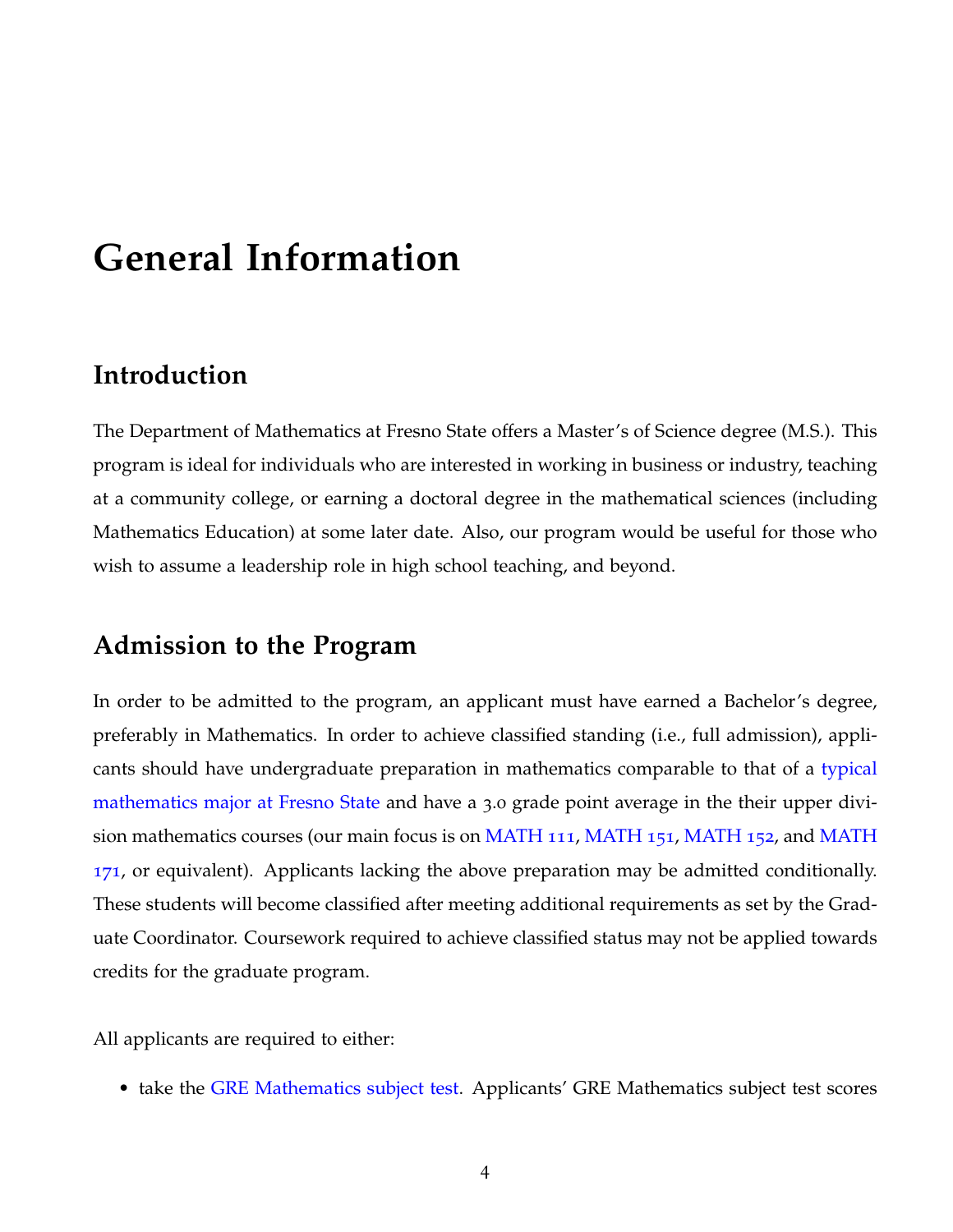are expected to be at least 500; or

• complete, within the previous five years of your application to our program, courses on: upper division linear algebra, abstract algebra, and real analysis, all with at least a B and an average of 3.3 (that is, at least one A in these courses).

In addition, two letters of recommendation from faculty at the applicant's undergraduate institution are required. Letters should be sent directly to the Graduate Coordinator at:

Dr. Oscar Vega Department of Mathematics California State University, Fresno 5245 North Backer Avenue, M/S PB108 Fresno, CA 93740-8001.

To be admitted to the Master's of Science program in Mathematics, you must first apply to the University through Cal State Apply. In addition to completing the application online and sending two letters of recommendation to the Graduate Coordinator, you must also send to the appropriate admissions office:

- GRE subject official scores, and
- one official transcript for each college and/or university attended.

Domestic students send documents to:

Graduate Admissions Office 5150 N. Maple Ave. M/S JA57 Fresno, CA 93740-8026

International students mail documents to: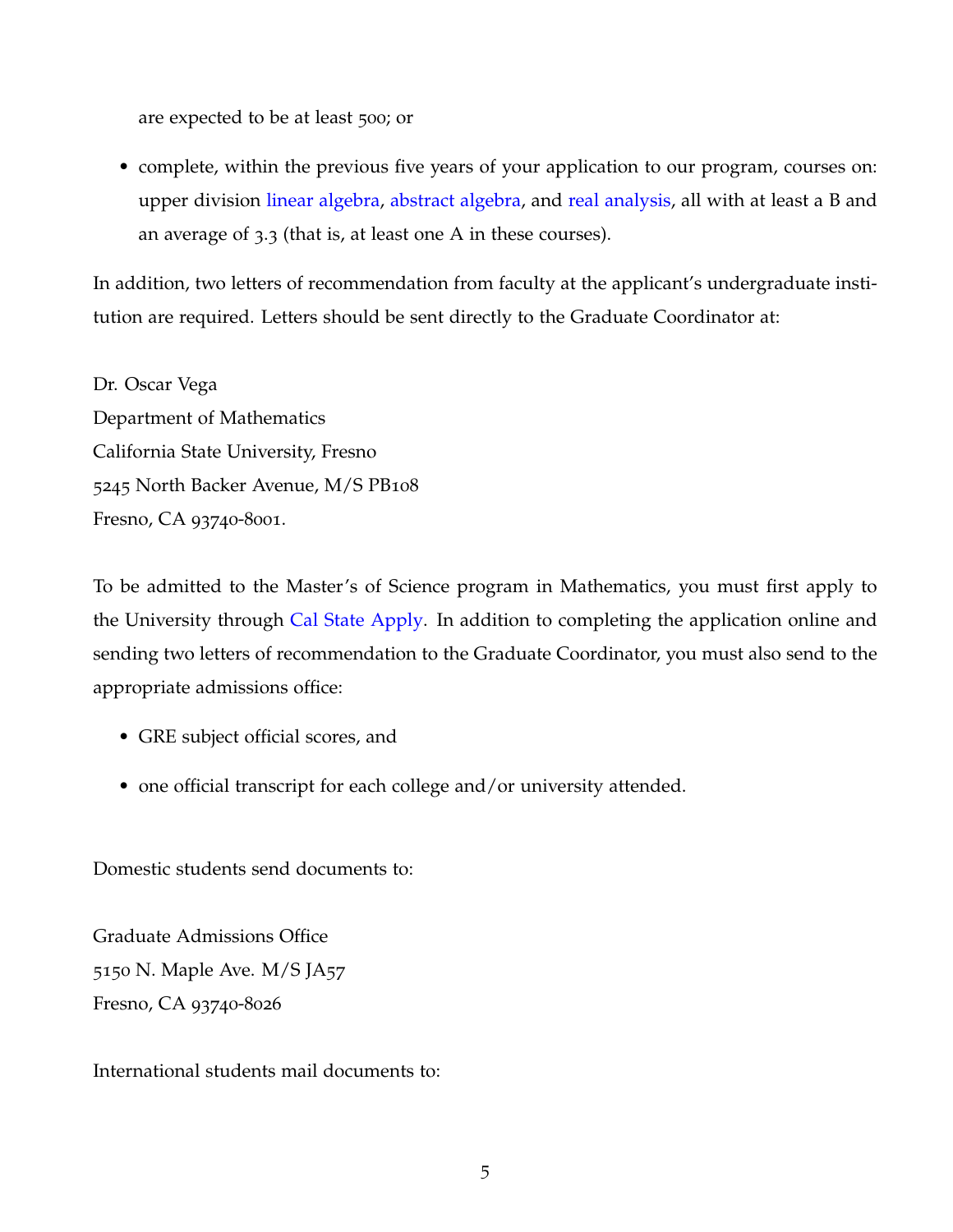California State University, Fresno International Student Services & Programs 5150 N. Maple Ave. M/S JA56 Fresno, CA 93740 USA

If you are admitted as conditionally classified, it is your responsibility to:

- meet with the Graduate Coordinator to discuss any conditions to your full admission (i.e., to achieving classified standing);
- satisfy the noted conditions; and
- have the Graduate Coordinator submit verification that you have met all of the conditions to the Division of Research and Graduate Studies for approval as a student in classified graduate standing.

# <span id="page-6-0"></span>**Support**

The Department of Mathematics provides a variety of opportunities for students to assist them in their studies. With fewer than 30 students in the current graduate program, study tracks are facilitated with much greater ease than with larger programs. Graduate students will find that with a rich faculty-to-student ratio, faculty mentoring is individualized and tailor-made to their needs. Whether preparing for work in industry, high school and/or community college teaching, or doctoral studies, our faculty is committed to the support of our students.

Financially, students may qualify for aid after the completion of their first semester. Many of our graduate students are supported each semester by Teaching Associate positions, which usually require 10-20 hours of work per week, with pay that ranges approximately from \$5,825 to \$15,660 per academic year, depending on the total assigned work hours. A limited number of partial tuition fee waivers may also be available to outstanding applicants.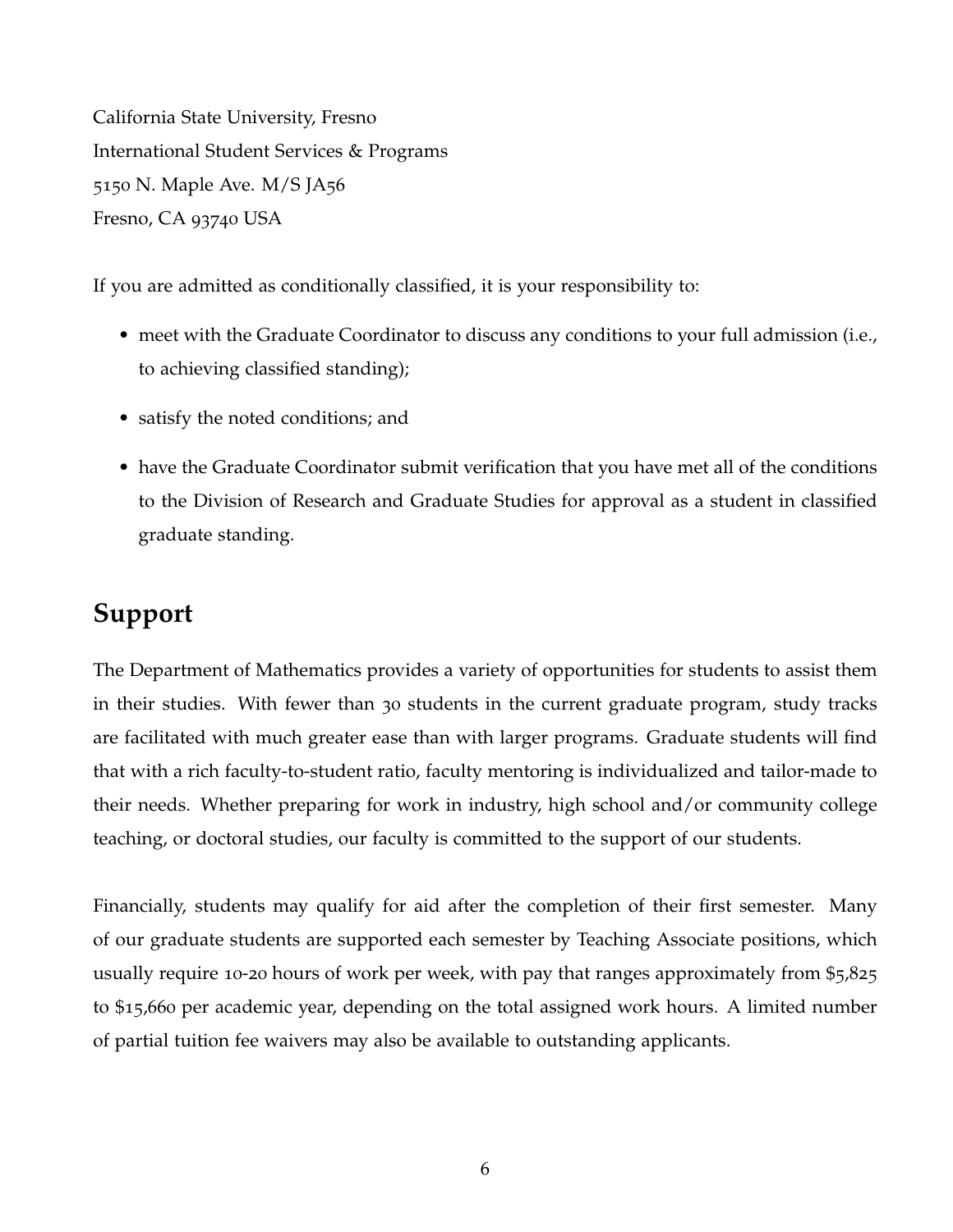Additional information regarding financial support may be found on the Division of Research and Graduate Studies website.

# <span id="page-7-0"></span>**Faculty**

Our full-time faculty body represents a wide range of theoretical and applied orientations that include most of the major areas in mathematics and mathematics education. They are active in research and have projects that are suitable for student involvement. We have 20 outstanding full-time professors, the majority of whom have taught graduate courses. They are:

**T. Rajee Amarasinghe**, Ph.D., Indiana University, Bloomington.

*Areas of research:* interdisciplinary mathematics, technology in learning mathematics, ethnomathematics.

**Earvin Balderama**, Ph.D., University of California, Los Angeles.

*Areas of research:* spatial statistics, Bayesian methods, point processes, extreme value analysis, sports statistics.

**Mario Banuelos**, Ph.D., University of California, Merced.

*Areas of research:* applied mathematics, mathematical biology, data science and machine learning.

**Michael Bishop**, Ph.D., University of Arizona. *Areas of research:* mathematical physics, probability, functional analysis.

**Lance Burger**, Ph.D., Oregon State University.

*Areas of research:* teacher education, advanced mathematical thinking, philosophy of mathematics education.

**Carmen Caprau**, Ph.D., University of Iowa. *Areas of research:* quantum topology, knot theory, categorifications of knot invariants.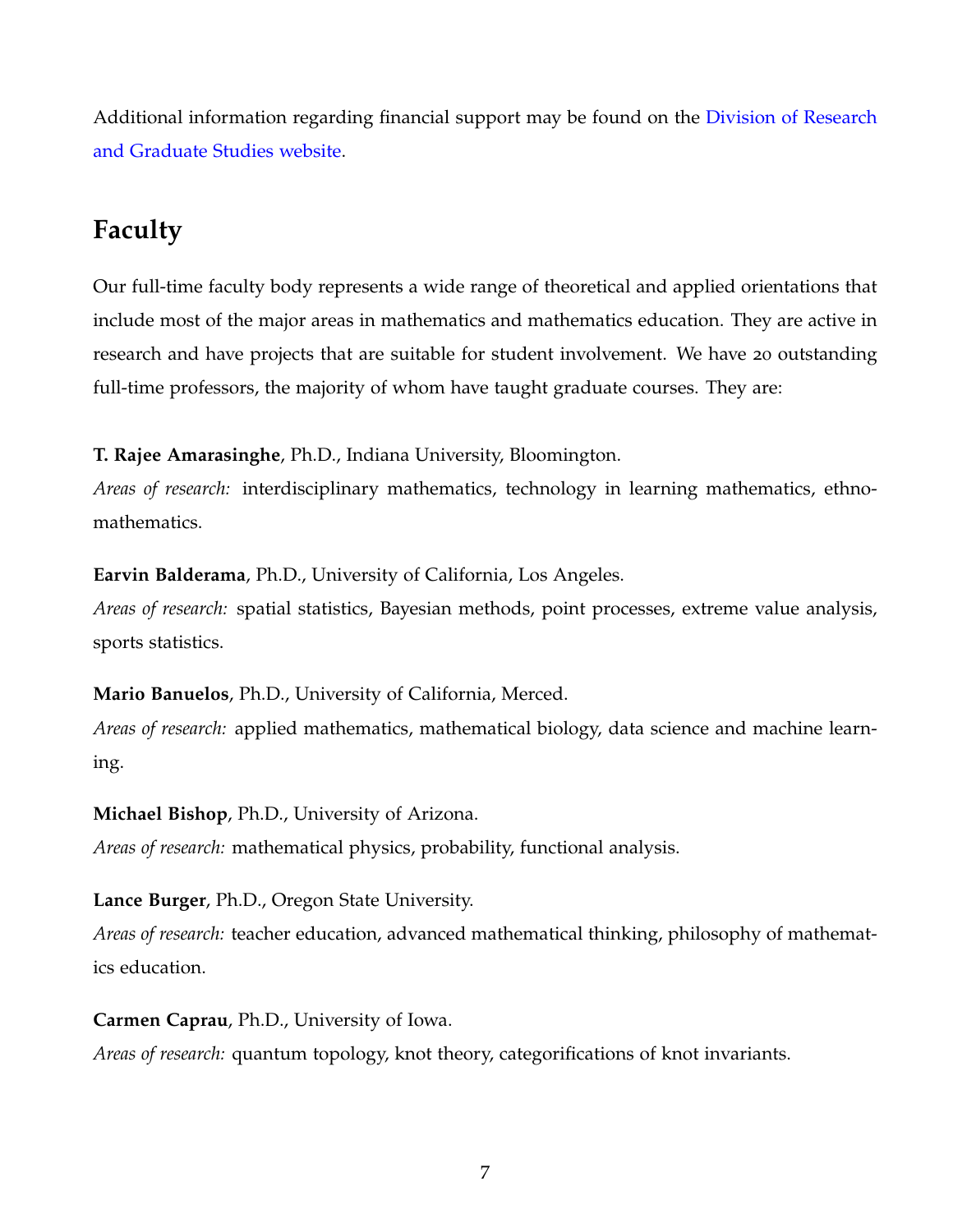**Steve Chung**, Ph.D., Florida State University, Tallahassee.

*Areas of research:* applied statistics, semi-parametric and nonparametric volatility models, financial time series.

**Stefaan Delcroix**, Ph.D., Rijksuniversiteit, Gent, Belgium.

*Areas of research:* finite groups, abstract algebra, coding theory, number theory.

**Doreen De Leon**, Ph.D., University of California, Los Angeles. *Areas of research:* numerical analysis, applied mathematics.

**Comlan de Souza**, Ph.D., Southern Illinois University. *Areas of research:* Fourier analysis, digital signal processing, phase recovery.

**Tamás Forgács**, Ph.D., University of Illinois at Urbana-Champaign.

*Areas of research:* several complex variables, differential geometry, health economics, mathematical economics.

**Katherine Kelm**, Ph.D., University of Oregon.

*Areas of research:* algebraic topology, low-dimensional homotopy, CW complexes.

**Yaomingxin Lu**, Ph.D. Western Michigan University

*Areas of research:* mathematical teaching and learning, problem solving and proving, technology use in teaching and learning, students' productive struggles, inquiry-based learning.

**Marat Markin**, Ph.D., Institute of Mathematics, National Academy of Sciences of Ukraine, Ukraine.

*Areas of research:* functional analysis; operator theory; differential equations in abstract spaces; semigroups of operators.

**Maria Nogin**, Ph.D., University of Rochester.

*Areas of research:* Topological semantics of modal logics; dynamic topological systems; algebraic topology; cohomology of groups; group extensions.

**Khang Tran**, Ph.D., University of Illinois at Urbana-Champaign.

*Areas of research:* complex analysis; analytic number theory; zero distribution; hypergeometric and basic hypergeometric series.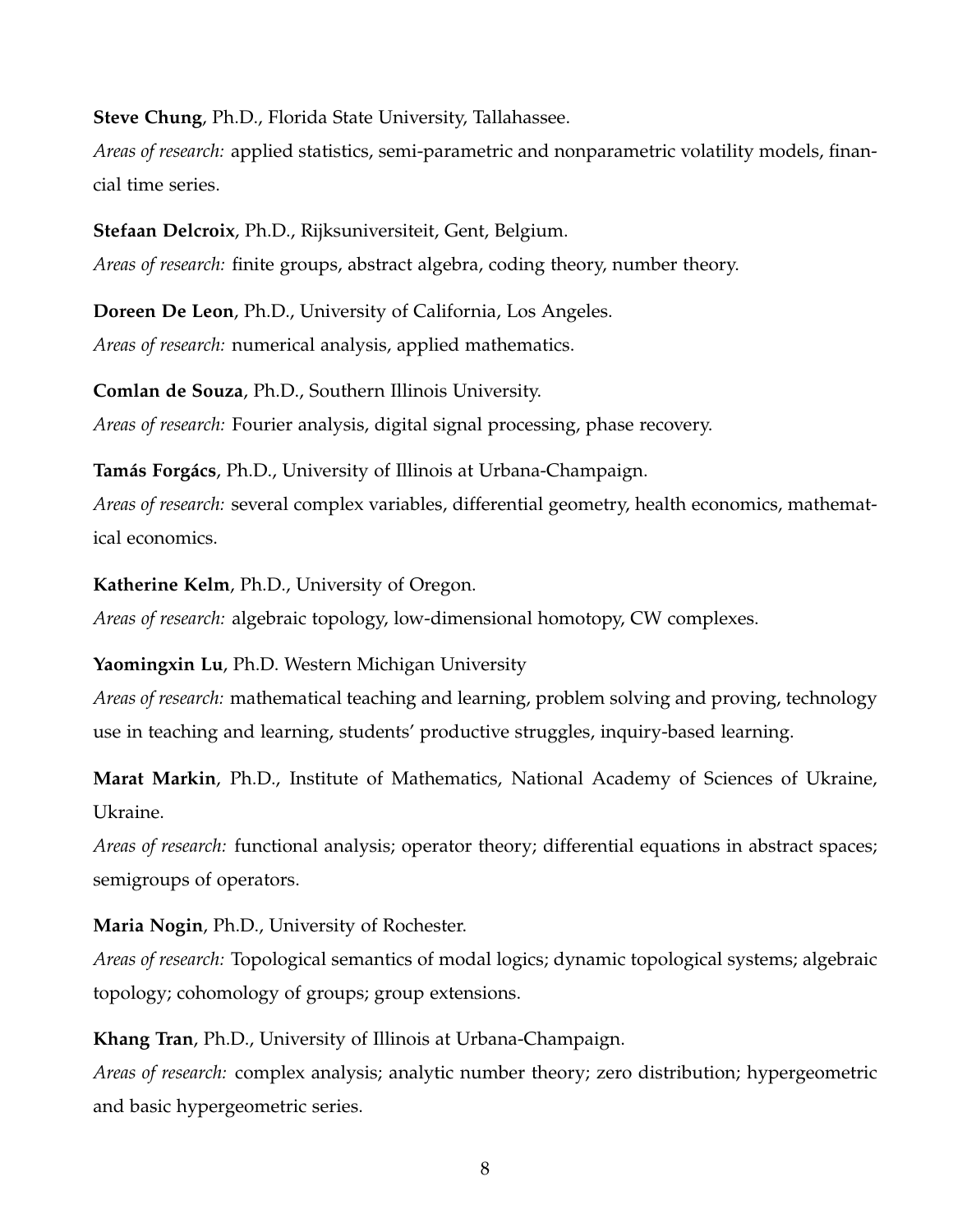**Agnes Tuska**, Ph.D., Ohio State University.

*Areas of research:* use of technology in mathematics education, concept formation, secondary mathematics teacher education.

**Oscar Vega**, Ph.D., University of Iowa.

*Areas of research:* combinatorics, finite geometries, graph theory.

**Ke Wu**, Ph.D., Texas Tech University.

*Areas of research:* applied statistics, statistical and mathematical computing.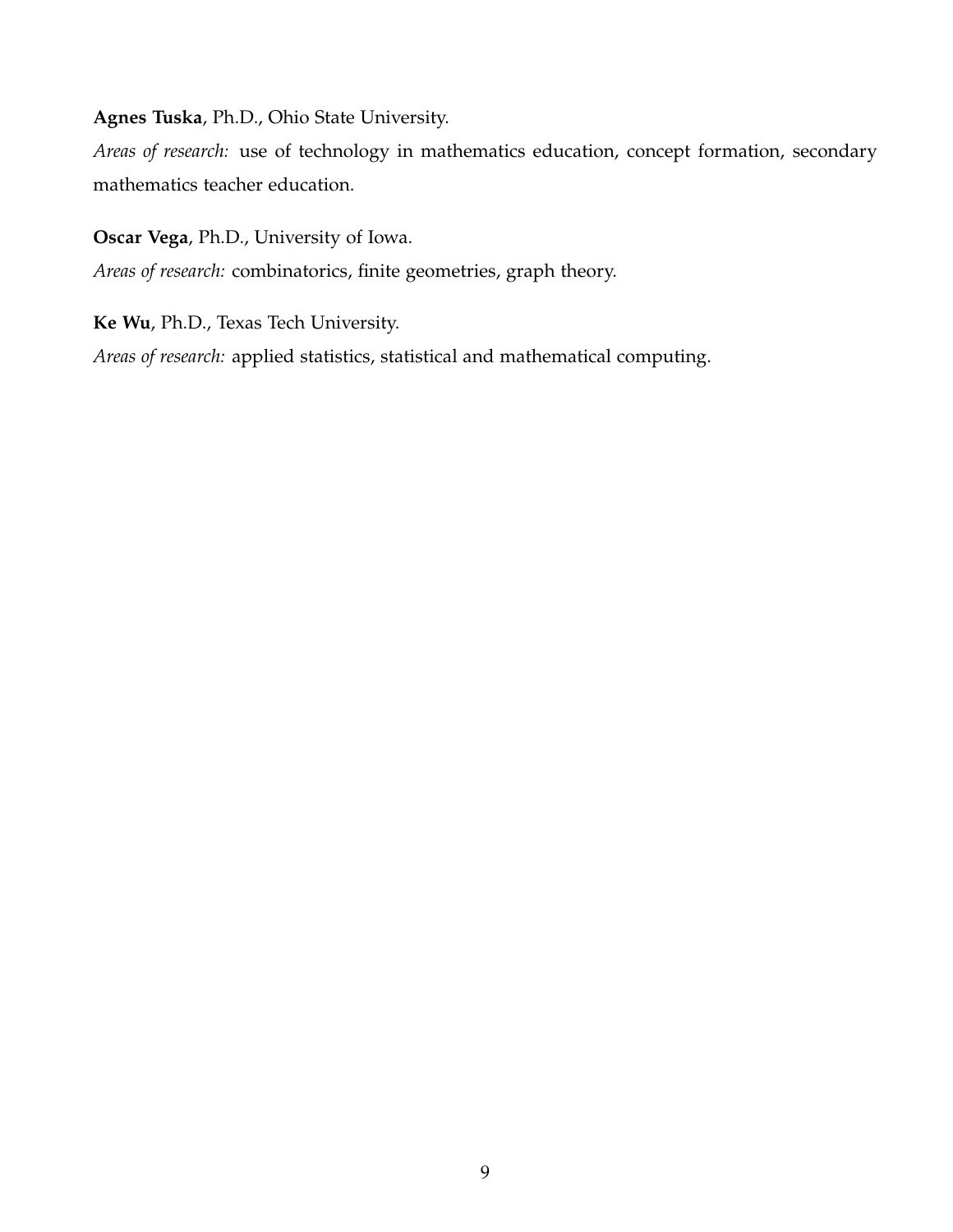# <span id="page-10-0"></span>**Requirements**

The Master's of Science in Mathematics program has two types of requirements: Appropriate coursework and other benchmarks that students must hit at certain specific times in the program.

Note that a period of 5 years is allowed for the completion of all requirements for the Master's degree; that is, no coursework older than 5 years may be used to satisfy the requirements.

# <span id="page-10-1"></span>**Course Requirements**

Our programs requires that you complete 30 units of coursework.

### **Core courses (6 units)**

- MATH 251: Abstract Algebra
- MATH 271: Real Analysis

### **Additional courses (6 units)**

- Choose one of the following: MATH 200, MATH 232, MATH 252, or MATH 272;
- Choose one of the following: MATH 223, MATH 228, or MATH 260.

### **Elective courses (15 units)**

A combination of approved courses<sup>[1](#page-10-2)</sup>

<span id="page-10-2"></span><sup>1</sup>Under the direction of the department graduate coordinator, each candidate should prepare and submit for approval a program of courses as early as possible.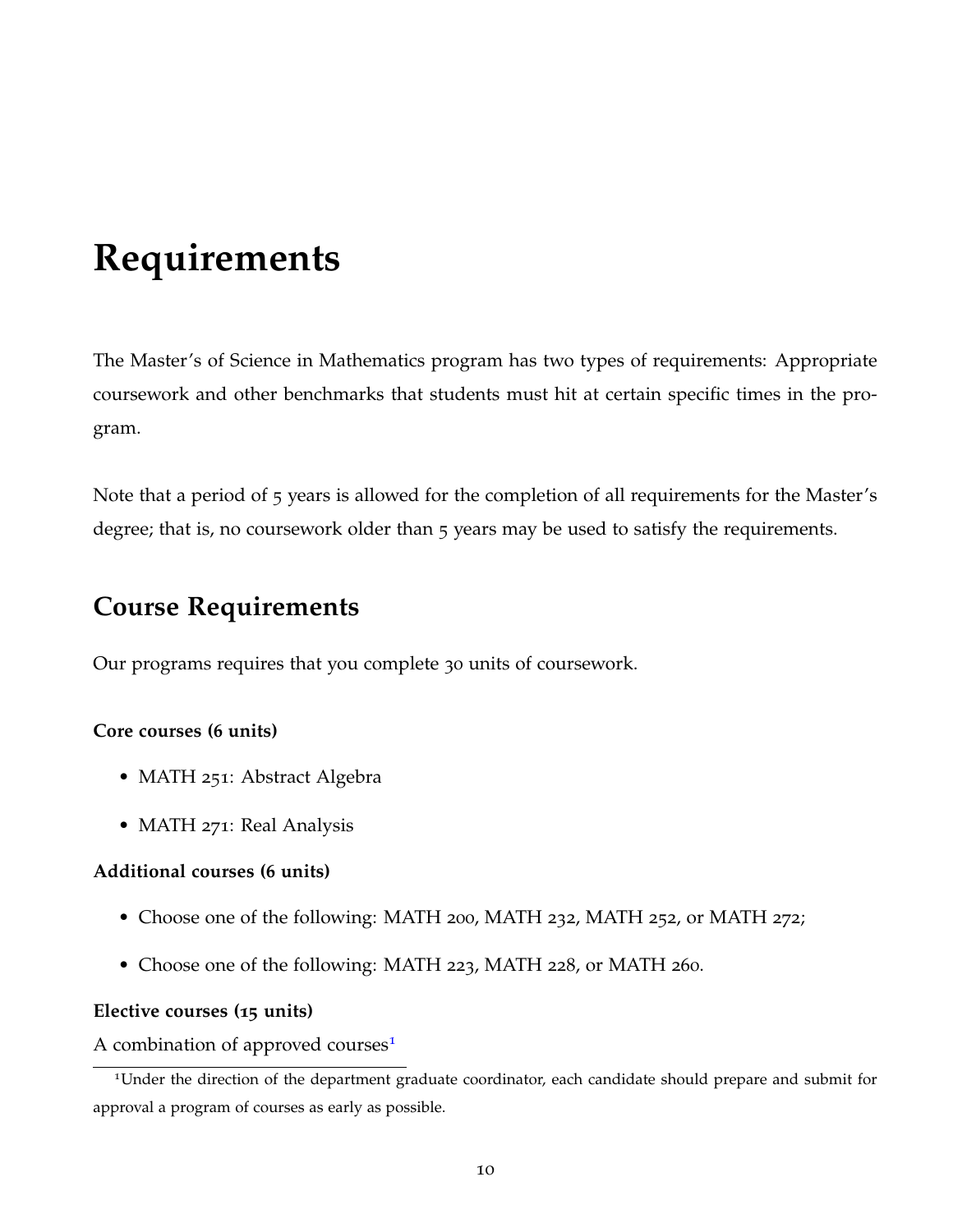### **Culminating experience (3 units)**

- MATH 298: Research Project in Mathematics, OR
- MATH 299: Thesis in Mathematics

### **What You Should Know Before Enrolling in MATH 251 and MATH 271**[2](#page-11-1)

- **MATH 251:** Students should understand and be able to write rigorous proofs in Number Theory and Abstract Algebra. Knowledge of Linear Algebra is also required. A short list of topics that students should be familiar with follows: **Z** and **Z***n*; vector spaces; normal subgroups; group homomorphisms; *Sn*, *An*, *Dn*, *Q*8, and other small-order groups; matrix groups; Lagrange's Theorem; rings; ideals; ring homomorphisms; and fields.
- **MATH 271:** Students should understand and be able to apply topics of calculus (equivalent to MATH 75, 76, and 77 at Fresno State), as well as be at ease with advanced analytical proof techniques. They should have a thorough working understanding of sequences and series and have rudimentary knowledge of basic topology, equivalent to that encountered in MATH 171 and MATH 172 at Fresno State.

# <span id="page-11-0"></span>**Graduate Writing Requirement**

In order to satisfy the University Graduate Writing Skills Requirement, the student must submit a formal paper demonstrating writing skill in mathematics at the graduate level. This graduate level paper may be a research proposal, a literature review in some mathematical area of interest, a paper from a directed research project, or some other paper that meets the objectives for the writing requirement as stated in the [Satisfaction of the Graduate Writing Requirement](#page-18-1) [section](#page-18-1) of this Handbook. Deadlines are also given in that section.

Before attempting to satisfy the graduate writing requirement, the student must have

<span id="page-11-1"></span><sup>&</sup>lt;sup>2</sup>MATH 251 is only offered during the spring semester and MATH 271 is only offered during the fall semester.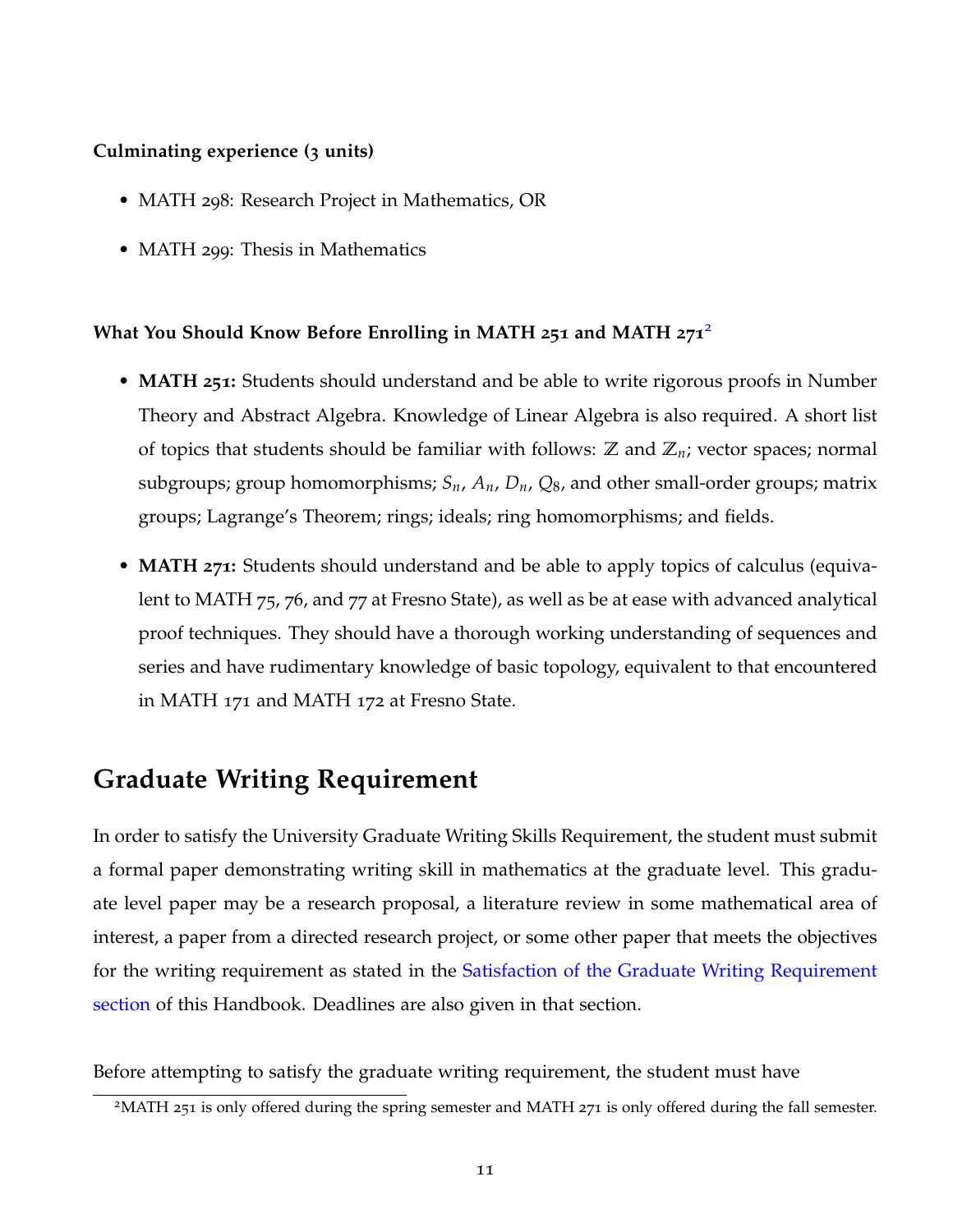- achieved classified standing, and
- attended a Plagiarism Workshop and signed the Mathematics Department's Honor Code Statement Regarding Academic Integrity and Plagiarism.

It is recommended that students attend the Plagiarism Workshop as early as possible.

# <span id="page-12-0"></span>**Advancement to Candidacy**

You must advance to candidacy no later than the semester prior to graduation. It is recommended that you do this within the first 9 to 15 units of your program coursework (which should be completed by the end of the second semester).

To petition for advancement to candidacy you must have:

- achieved classified graduate standing;
- satisfied the University Graduate Writing Skills Requirement; and
- completed at least 9 units of your program at Fresno State, maintaining a 3.0 grade point average.

Once these conditions have been met, the candidate must meet with the Mathematics Graduate Coordinator and complete the Petition of Advancement to Candidacy for the Graduate Degree form. The completed form must be submitted within the first six weeks of the semester (at least one semester prior to graduation).

# <span id="page-12-1"></span>**Culminating Experience and Graduation**

The last semester prior to graduation, the candidate must do the following:

• **(a)** Enroll in MATH 298. This course is the Master's Project that must be completed under the supervision of a faculty member. The course culminates in a written and oral report to the department; OR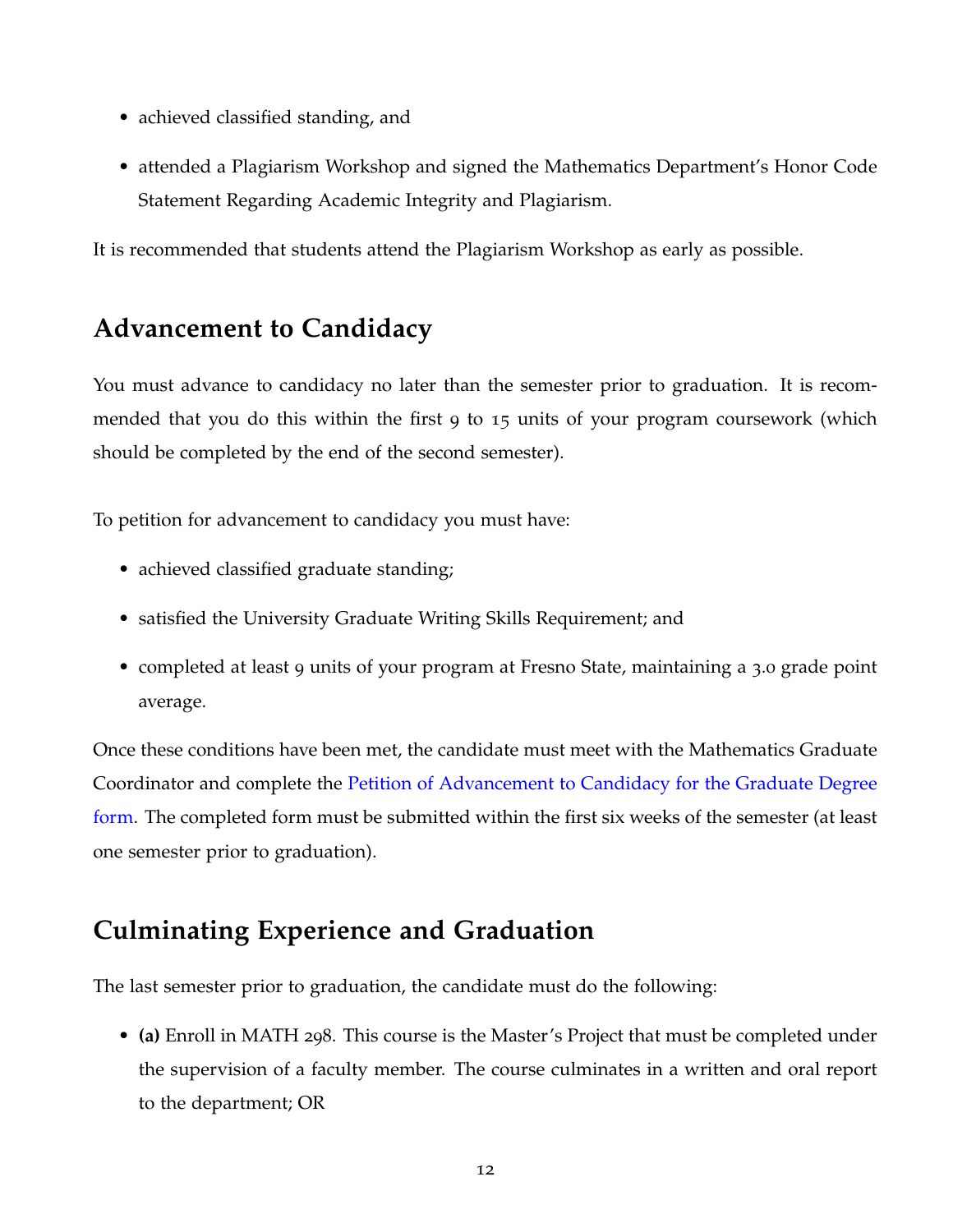**(b)** Enroll in MATH 299. This course is the Master's Thesis that must be completed under the supervision of a faculty member. The course culminates in a written and oral report to the department, and a written report to the University.

• Within the first week of the semester, the candidate must file a request through the Division of Research and Graduate Studies for the Master's degree to be granted by filling out and submitting a Graduate Degree Application.

There are several differences between a Project and a Thesis. The main ones are that a Thesis must consist of original research in an area of mathematics or mathematics education, and that a project could consist of research that is not necessarily original (e.g. a bibliographical project). Also, the deadline to submit a Thesis is usually about a month earlier than the deadline to submit a Project. A set of [guidelines for the Master's Project](#page-29-0) may be found in this handbook, and the guidelines for the Master's Thesis may be found on the Division of Research and Graduate Studies' website.

Students are encouraged to think ahead and start looking for a Project/Thesis topic and/or an advisor at least two semesters before when they will enroll in their culminating experience. Our Department maintains two webpages to help students in this process: (1) a list of all our faculty's areas of expertise, and (2) a list of all recent Master's theses our program has produced.

Students who are starting to work on their Thesis/Project may contact the Graduate Coordinator to request a LAT<sub>EX</sub> template that they may use to typeset their work.

# <span id="page-13-0"></span>**Road Maps**

In the following four pages, there are examples of road maps for students entering our program in odd or even years, and considering whether they have already taken MATH 172, or equivalent, at the time they start their Master's at Fresno State.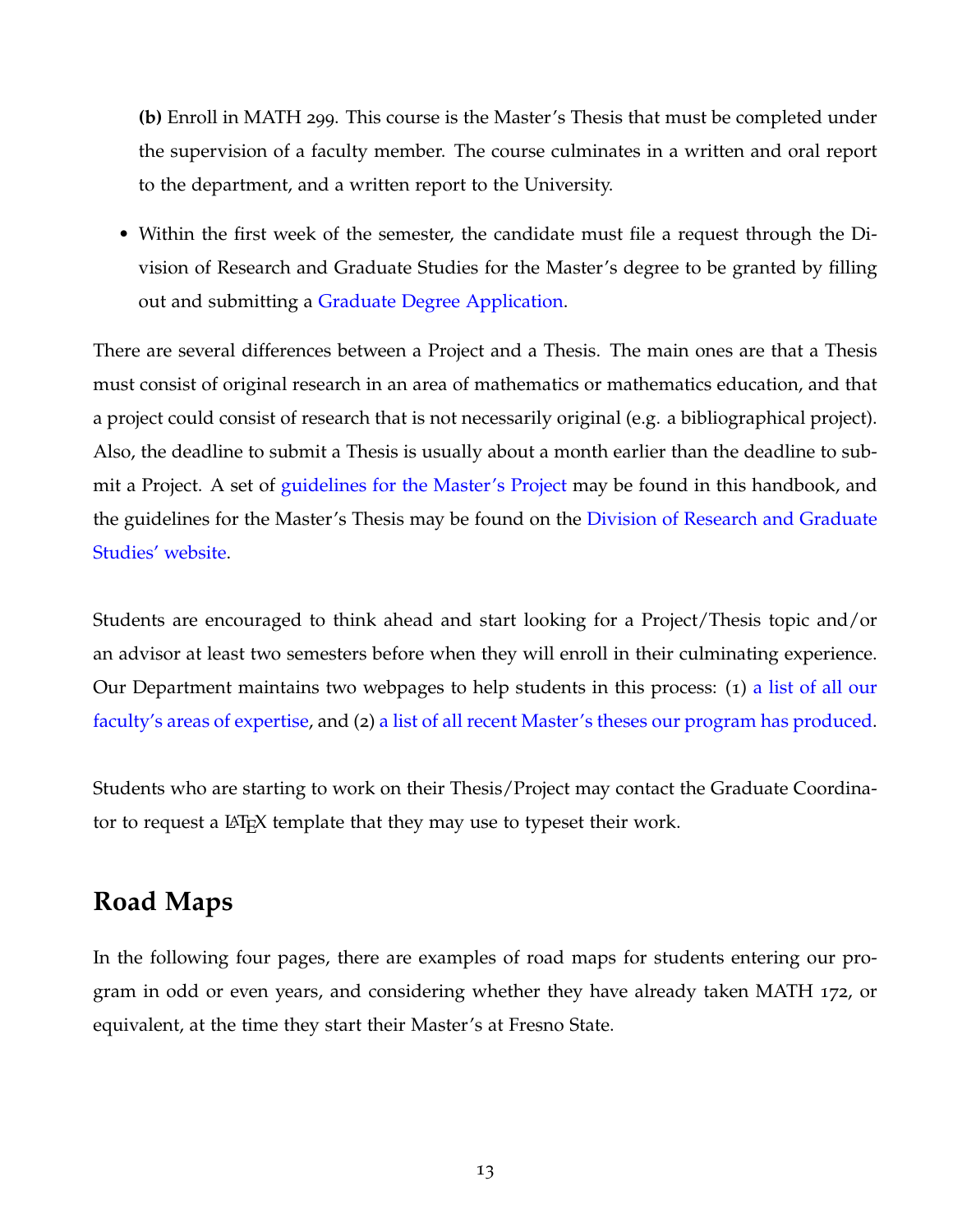Students starting in an ODD year that have taken **MATH 172**[3](#page-14-0)

This guide is an unofficial document intended to be used for advising and course planning. This document cannot be used to waive or supersede requirements listed in the catalog. Fulfillment of all University requirements will be determined by the office of the Registrar. This guide assumes that the student

- has satisfied and/or transferred from other institutions, if applicable, all the coursework typical of a Math major at Fresno State. In particular, the student has received at least a B in **MATH 151**, **MATH 152**, and **MATH 171** or equivalent.
- has passed **MATH 172** or equivalent.
- the student plans to complete their Masters degree in four semesters.

For students who deviate from any of these assumptions. Please consult the graduate coordinator for modifications that need to be made to this guide to fit their particular case.

|  | <b>SPRING EVEN</b>                                                                          |
|--|---------------------------------------------------------------------------------------------|
|  | Coding Theory                                                                               |
|  | Abstract Algebra I                                                                          |
|  | <b>Modern Geometry</b>                                                                      |
|  | <b>Functional Analysis</b>                                                                  |
|  |                                                                                             |
|  | <b>Graduate Writing Require</b>                                                             |
|  | <b>MATH 220</b><br><b>MATH 251</b><br><b>MATH 260</b><br><b>MATH 272</b><br><b>MATH 1XX</b> |

|          | <b>FALL EVEN</b>                             |                 | <b>SPRING ODD</b>                          |
|----------|----------------------------------------------|-----------------|--------------------------------------------|
|          | MATH 200 Research Methods in Math Education  | <b>MATH 223</b> | <b>Applied Operator Theory</b>             |
|          | MATH 232 Mathematical Models with Technology | <b>MATH 228</b> | Functions of a Complex Variable            |
|          | MATH 263 Point-set Topology                  | MATH 291T       | Seminar                                    |
|          | MATH 290 Independent Study                   |                 | MATH 298/299 Project/Thesis in Mathematics |
| MATH 1XX |                                              | MATH 1XX        |                                            |
|          | Advancement to Candidacy                     |                 | Apply for Graduation                       |

You need to take, at least, ten courses to graduate You must take at least one blue course You may take up to 9 units of undergraduate courses On green, courses you must take You may take up to 6 units of independent study On purple, activities you need to get done

| <b>FALL ODD</b>           | <b>SPRING EVEN</b>                            |
|---------------------------|-----------------------------------------------|
| gnition in Math Education | <b>MATH 220</b><br><b>Coding Theory</b>       |
| pics in Number Theory     | <b>MATH 251</b><br>Abstract Algebra I         |
| stract Algebra II         | <b>MATH 260</b><br>Modern Geometry            |
| al Analysis               | <b>MATH 272</b><br><b>Functional Analysis</b> |
|                           | <b>MATH 1XX</b>                               |
| Sign Honor Code Form      | <b>Graduate Writing Requirement</b>           |

| <b>FALL EVEN</b>              |                      | <b>SPRING ODD</b>                          |  |  |  |
|-------------------------------|----------------------|--------------------------------------------|--|--|--|
| h Methods in Math Education   | <b>MATH 223</b>      | <b>Applied Operator Theory</b>             |  |  |  |
| atical Models with Technology | <b>MATH 228</b>      | Functions of a Complex Variable            |  |  |  |
| t Topology                    | MATH 291T            | Seminar                                    |  |  |  |
| dent Study                    |                      | MATH 298/299 Project/Thesis in Mathematics |  |  |  |
|                               | MATH 1XX             |                                            |  |  |  |
| ment to Candidacy             | Apply for Graduation |                                            |  |  |  |

You must take at least one peach course

<span id="page-14-0"></span><sup>3</sup>or equivalent course.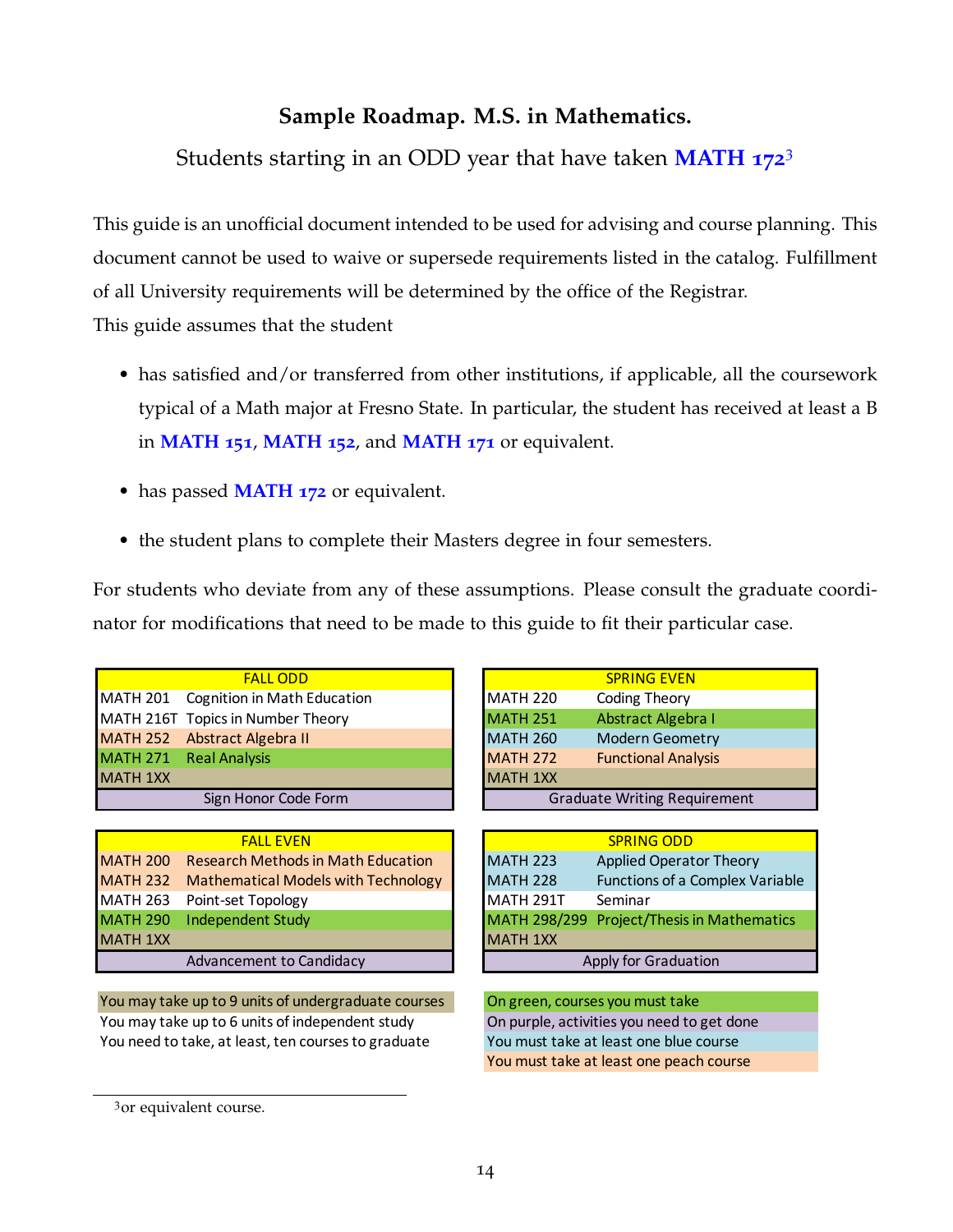Students starting in an ODD year that have NOT taken **MATH 172**[4](#page-15-0)

This guide is an unofficial document intended to be used for advising and course planning. This document cannot be used to waive or supersede requirements listed in the catalog. Fulfillment of all University requirements will be determined by the office of the Registrar. This guide assumes that the student

- has satisfied and/or transferred from other institutions, if applicable, all the coursework typical of a Math major at Fresno State. In particular, the student has received at least a B in **MATH 151**, **MATH 152**, and **MATH 171** or equivalent.
- has not taken, or has not passed, **MATH 172** or equivalent.
- the student plans to complete their Masters degree in four semesters.

For students who deviate from any of these assumptions. Please consult the graduate coordinator for modifications that need to be made to this guide to fit their particular case.

| <b>FALL ODD</b>                      | <b>SPRING EVEN</b>                          |
|--------------------------------------|---------------------------------------------|
| MATH 201 Cognition in Math Education | <b>MATH 220</b><br>Coding Theory            |
| MATH 216T Topics in Number Theory    | <b>MATH 251</b><br>Abstract Algebra I       |
| MATH 252 Abstract Algebra II         | <b>MATH 260</b><br><b>Modern Geometry</b>   |
| <b>MATH 1XX</b>                      | <b>MATH 172</b><br><b>Intermediate Math</b> |
| Sign Honor Code Form                 | <b>Graduate Writing Requ</b>                |

|                 | <b>FAIL FVFN</b>                             |                 | <b>SPRING ODD</b>                          |
|-----------------|----------------------------------------------|-----------------|--------------------------------------------|
|                 | MATH 200 Research Methods in Math Education  | <b>MATH 223</b> | <b>Applied Operator Theory</b>             |
|                 | MATH 232 Mathematical Models with Technology | <b>MATH 228</b> | <b>Functions of a Complex Variable</b>     |
|                 | MATH 263 Point-set Topology                  | MATH 291T       | Seminar                                    |
|                 | MATH 271 Real Analysis                       |                 | MATH 298/299 Project/Thesis in Mathematics |
| <b>MATH 290</b> | Independent Study                            | <b>MATH 1XX</b> |                                            |
|                 | Advancement to Candidacy                     |                 | Apply for Graduation                       |

You may take up to 9 units of undergraduate courses On green, courses you must take You may take up to 6 units of independent study On purple, activities you need to get done You need to take, at least, ten courses to graduate You must take at least one blue course

| <b>FALL ODD</b>                      |                                     | <b>SPRING EVEN</b>                           |  |
|--------------------------------------|-------------------------------------|----------------------------------------------|--|
| MATH 201 Cognition in Math Education | <b>MATH 220</b>                     | Coding Theory                                |  |
| MATH 216T Topics in Number Theory    | <b>MATH 251</b>                     | Abstract Algebra I                           |  |
| MATH 252 Abstract Algebra II         | <b>MATH 260</b>                     | <b>Modern Geometry</b>                       |  |
| <b>MATH 1XX</b>                      | <b>MATH 172</b>                     | <b>Intermediate Mathematical Analysis II</b> |  |
| Sign Honor Code Form                 | <b>Graduate Writing Requirement</b> |                                              |  |

| <b>FALL EVEN</b>              | <b>SPRING ODD</b>                                  |
|-------------------------------|----------------------------------------------------|
| h Methods in Math Education   | <b>MATH 223</b><br>Applied Operator Theory         |
| atical Models with Technology | <b>MATH 228</b><br>Functions of a Complex Variable |
| t Topology                    | MATH 291T<br>Seminar                               |
| ılvsis                        | MATH 298/299 Project/Thesis in Mathematics         |
| dent Study                    | <b>MATH 1XX</b>                                    |
| ment to Candidacy             | Apply for Graduation                               |

You must take at least one peach course

<span id="page-15-0"></span><sup>4</sup>or equivalent course.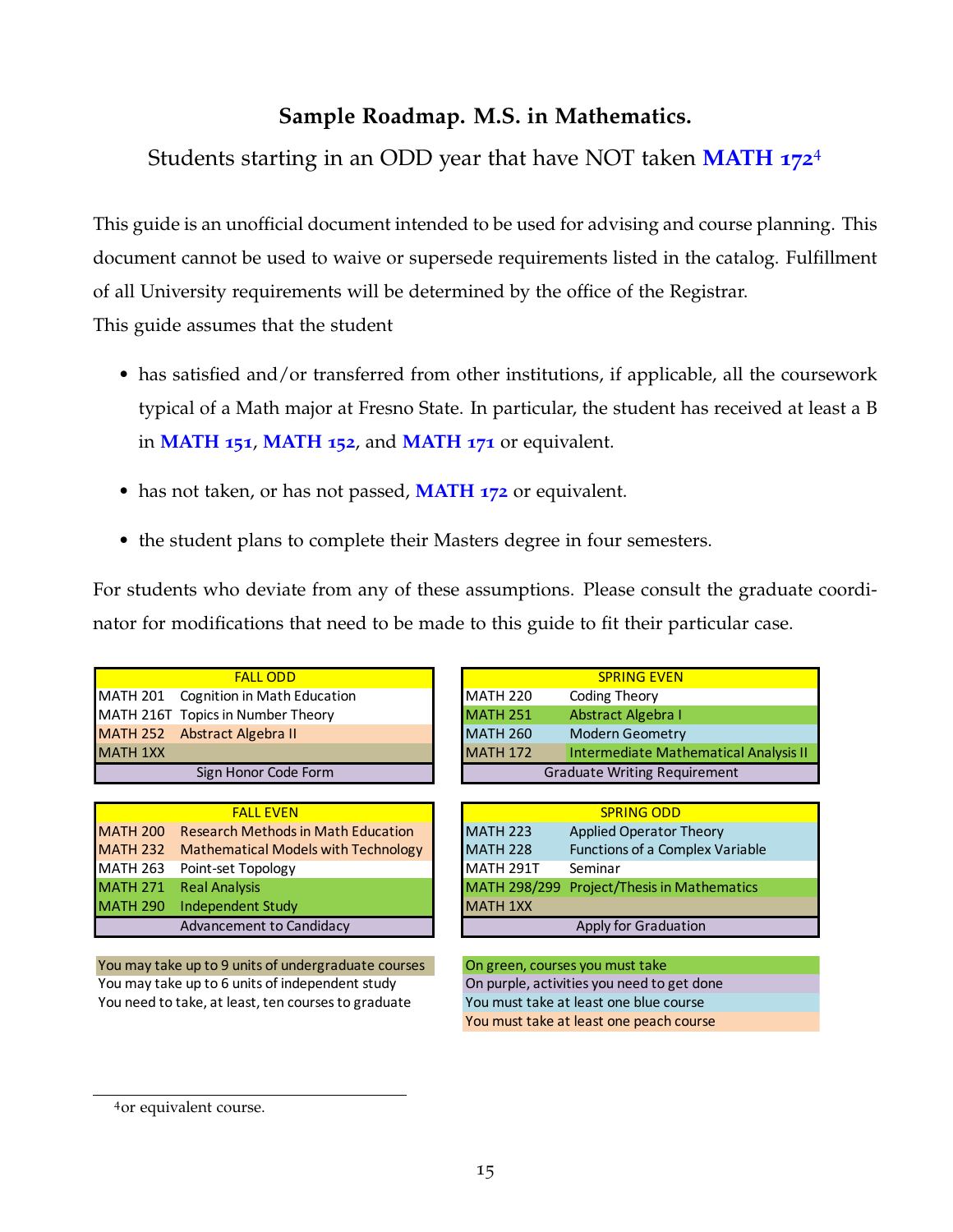Students starting in an EVEN year that have taken **MATH 172**[5](#page-16-0)

This guide is an unofficial document intended to be used for advising and course planning. This document cannot be used to waive or supersede requirements listed in the catalog. Fulfillment of all University requirements will be determined by the office of the Registrar. This guide assumes that the student

- has satisfied and/or transferred from other institutions, if applicable, all the coursework typical of a Math major at Fresno State. In particular, the student has received at least a B in **MATH 151**, **MATH 152**, and **MATH 171** or equivalent.
- has passed **MATH 172** or equivalent.
- the student plans to complete their Masters degree in four semesters.

For students who deviate from any of these assumptions. Please consult the graduate coordinator for modifications that need to be made to this guide to fit their particular case.

|                 | <b>FALL EVEN</b>                           |                  | <b>SPRING ODD</b>                      |
|-----------------|--------------------------------------------|------------------|----------------------------------------|
| <b>MATH 200</b> | <b>Research Methods in Math Education</b>  | <b>MATH 223</b>  | <b>Applied Operator Theory</b>         |
| <b>MATH 232</b> | <b>Mathematical Models with Technology</b> | <b>MATH 228</b>  | <b>Functions of a Complex Variable</b> |
| MATH 263        | Point-set Topology                         | <b>MATH 251</b>  | Abstract Algebra I                     |
| <b>MATH 271</b> | <b>Real Analysis</b>                       | <b>MATH 291T</b> | Seminar                                |
| <b>MATH 1XX</b> |                                            | <b>MATH 1XX</b>  |                                        |
|                 | Sign Honor Code Form                       |                  | <b>Graduate Writing Requirement</b>    |
|                 |                                            |                  |                                        |
|                 | <b>FALL ODD</b>                            |                  | <b>SPRING EVEN</b>                     |
| <b>MATH 201</b> | Cognition in Math Education                | <b>MATH 220</b>  | <b>Coding Theory</b>                   |
|                 | MATH 216T Topics in Number Theory          | <b>MATH 260</b>  | <b>Modern Geometry</b>                 |
| <b>MATH 252</b> | Abstract Algebra II                        | <b>MATH 272</b>  | <b>Functional Analysis</b>             |
| <b>MATH 290</b> | <b>Independent Study</b>                   | MATH 298/299     | <b>Project/Thesis in Mathematics</b>   |
| <b>MATH 1XX</b> |                                            | <b>MATH 1XX</b>  |                                        |
|                 | Advancement to Candidacy                   |                  | Apply for Graduation                   |

You may take up to 9 units of undergraduate courses You need to take, at least, ten courses to graduate You may take up to 6 units of independent study On purple, activities you need to get done

You must take at least one peach course On green, courses you must take You must take at least one blue course

<span id="page-16-0"></span><sup>5</sup>or equivalent course.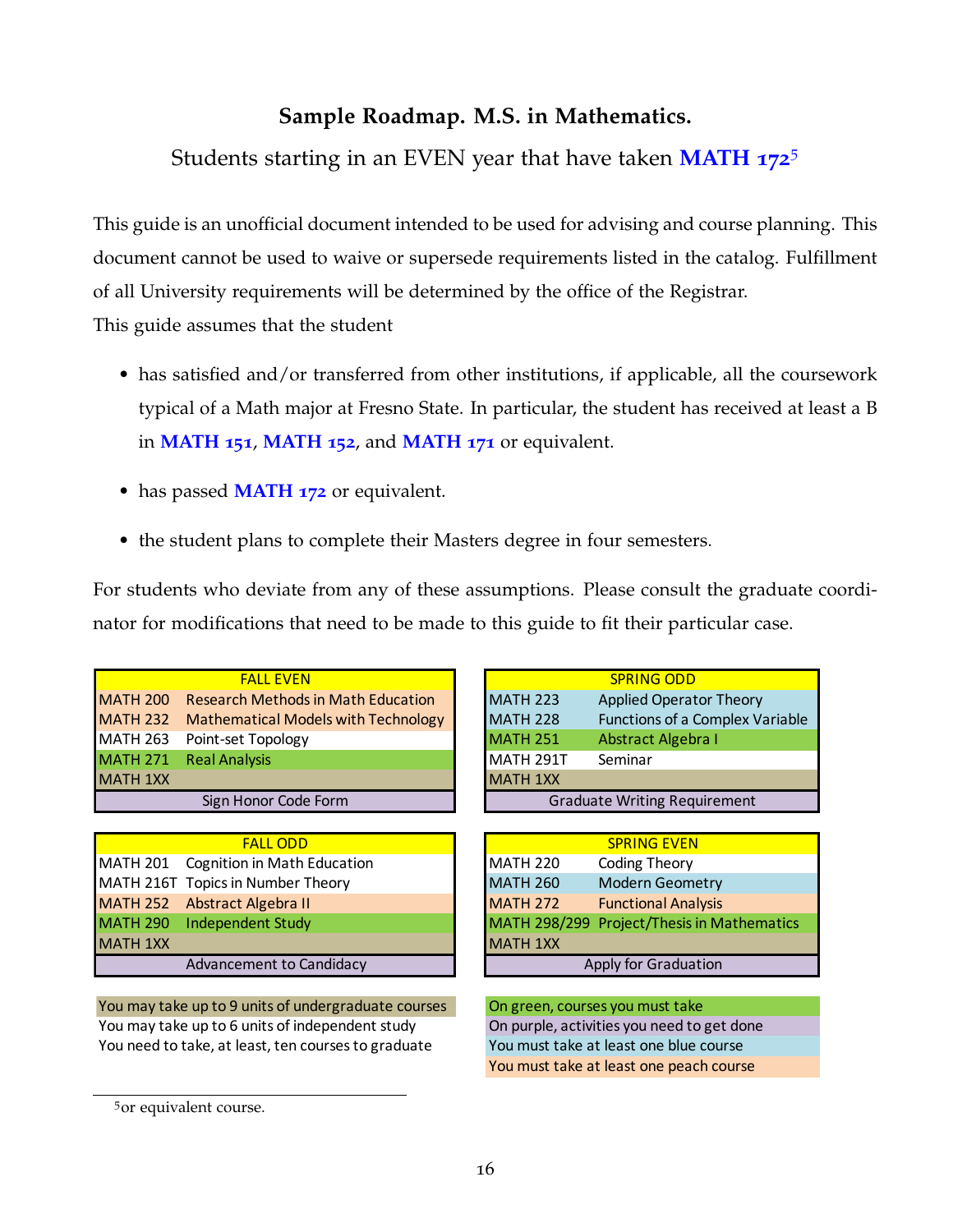Students starting in an EVEN year that have NOT taken **MATH 172**[6](#page-17-0)

This guide is an unofficial document intended to be used for advising and course planning. This document cannot be used to waive or supersede requirements listed in the catalog. Fulfillment of all University requirements will be determined by the office of the Registrar. This guide assumes that the student

- has satisfied and/or transferred from other institutions, if applicable, all the coursework typical of a Math major at Fresno State. In particular, the student has received at least a B in **MATH 151**, **MATH 152**, and **MATH 171** or equivalent.
- has not taken, or has not passed, **MATH 172** or equivalent.
- the student plans to complete their Masters degree in four semesters.

For students who deviate from any of these assumptions. Please consult the graduate coordinator for modifications that need to be made to this guide to fit their particular case.

| <b>FAIL FVFN</b>                             | <b>SPRING ODD</b>                                  |
|----------------------------------------------|----------------------------------------------------|
| MATH 200 Research Methods in Math Education  | Applied Operator Theory<br><b>MATH 223</b>         |
| MATH 232 Mathematical Models with Technology | <b>MATH 228</b><br>Functions of a Complex Variable |
| MATH 263 Point-set Topology                  | <b>MATH 251</b><br>Abstract Algebra I              |
|                                              | MATH 291T<br>Seminar                               |
| <b>MATH 1XX</b>                              | Intermediate Mathematical Ana<br><b>MATH 172</b>   |
| Sign Honor Code Form                         | <b>Graduate Writing Requirement</b>                |
|                                              |                                                    |

|  | <b>FALL ODD</b>                      |                 | <b>SPRING EVEN</b>                         |
|--|--------------------------------------|-----------------|--------------------------------------------|
|  | MATH 201 Cognition in Math Education | MATH 220        | Coding Theory                              |
|  | MATH 216T Topics in Number Theory    | <b>MATH 260</b> | <b>Modern Geometry</b>                     |
|  | MATH 252 Abstract Algebra II         | <b>MATH 272</b> | <b>Functional Analysis</b>                 |
|  | MATH 271 Real Analysis               |                 | MATH 298/299 Project/Thesis in Mathematics |
|  | MATH 290 Independent Study           | <b>MATH 1XX</b> |                                            |
|  | <b>Advancement to Candidacy</b>      |                 | Apply for Graduation                       |

You may take up to 9 units of undergraduate courses You may take up to 6 units of independent study You need to take, at least, ten courses to graduate

|                      | <b>FALL EVEN</b>                    |                                     | <b>SPRING ODD</b>                            |
|----------------------|-------------------------------------|-------------------------------------|----------------------------------------------|
| <b>MATH 200</b>      | Research Methods in Math Education  | <b>MATH 223</b>                     | Applied Operator Theory                      |
| <b>MATH 232</b>      | Mathematical Models with Technology | <b>MATH 228</b>                     | Functions of a Complex Variable              |
|                      | MATH 263 Point-set Topology         | <b>MATH 251</b>                     | Abstract Algebra I                           |
|                      |                                     | MATH 291T                           | Seminar                                      |
| MATH 1XX             |                                     | <b>MATH 172</b>                     | <b>Intermediate Mathematical Analysis II</b> |
| Sign Honor Code Form |                                     | <b>Graduate Writing Requirement</b> |                                              |

| <b>FALL ODD</b>                 | <b>SPRING EVEN</b>                            |
|---------------------------------|-----------------------------------------------|
| Cognition in Math Education     | MATH 220<br><b>Coding Theory</b>              |
| <b>Topics in Number Theory</b>  | <b>MATH 260</b><br><b>Modern Geometry</b>     |
| Abstract Algebra II             | <b>MATH 272</b><br><b>Functional Analysis</b> |
| Real Analysis                   | MATH 298/299 Project/Thesis in Mathematics    |
| ndependent Study                | <b>MATH 1XX</b>                               |
| <b>Advancement to Candidacy</b> | Apply for Graduation                          |

| On green, courses you must take |                                            |  |
|---------------------------------|--------------------------------------------|--|
|                                 | On purple, activities you need to get done |  |
|                                 | You must take at least one blue course     |  |
|                                 | You must take at least one peach course    |  |

<span id="page-17-0"></span> $6$ or equivalent course.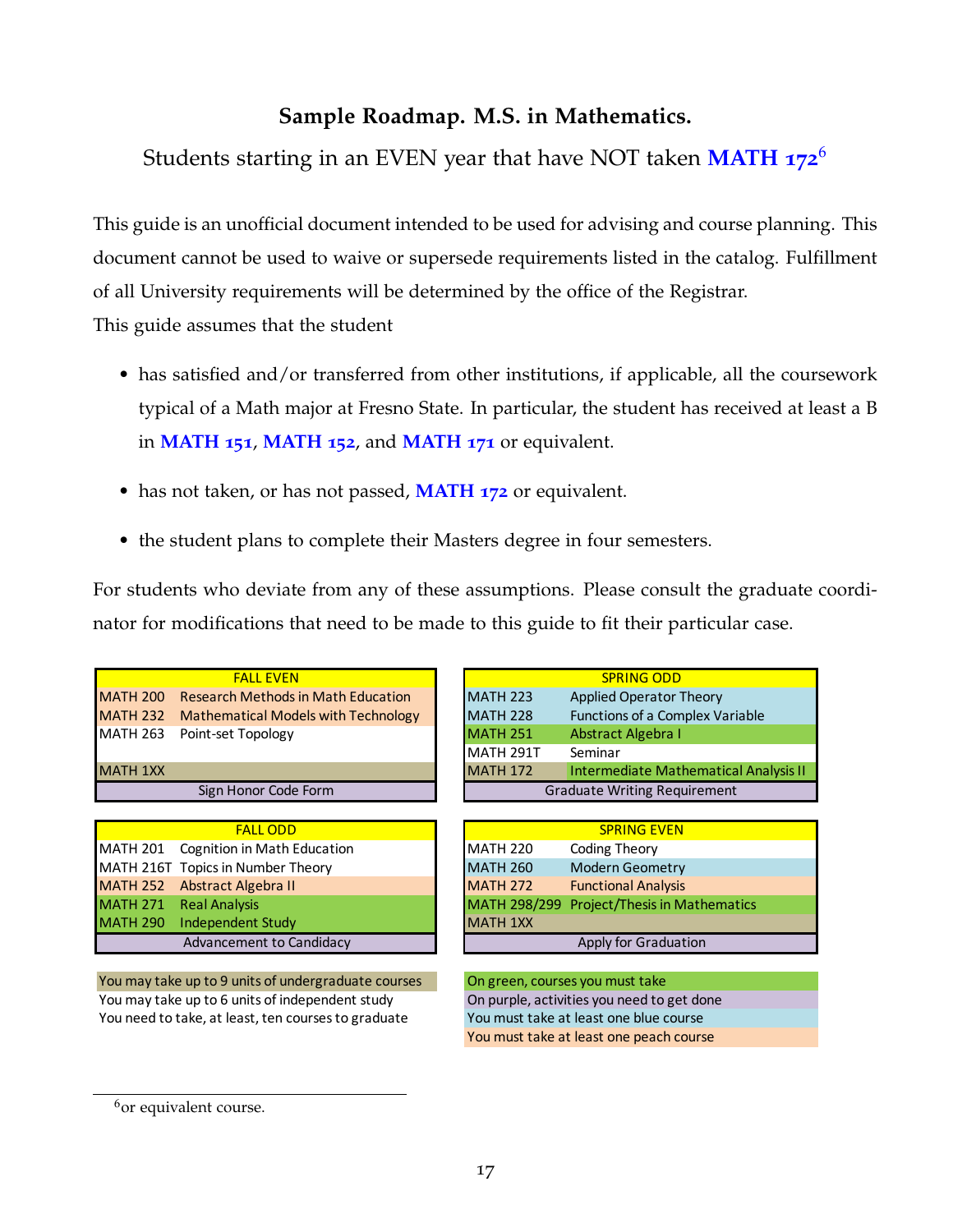# <span id="page-18-0"></span>**Relevant Policies**

# <span id="page-18-1"></span>**Satisfaction of the Graduate Writing Requirement**

The graduate writing requirement must be satisfied before the student submits a petition to advance to candidacy. A graduate student may attempt to satisfy the graduate writing requirement at any time after the student has done the following:

- signed the Mathematics Department's Honor Code Statement Regarding Academic Integrity and Plagiarism, and
- achieved classified graduate standing,

pursuant to the submission deadlines below.

In order to meet the writing requirement, the student must submit a formal paper that is at least 10 full pages of text (not including tables and figures) and no more than 15, including abstract and not including references. The paper must be written using the department's **mandatory** GWR template, which students can request from the Graduate Coordinator. The GWR paper must demonstrate writing skill in mathematics at the graduate level, and it may be a research proposal, a literature review in some mathematical area of interest (or mathematics education), a paper from a directed research project, or some other math-themed paper that meets the objectives for the writing requirement, as discussed below.

A paper that has been submitted for a grade in a previous course, including for a Senior Project or Independent Study, is not eligible to fulfill the Graduate Writing Requirement. A GWR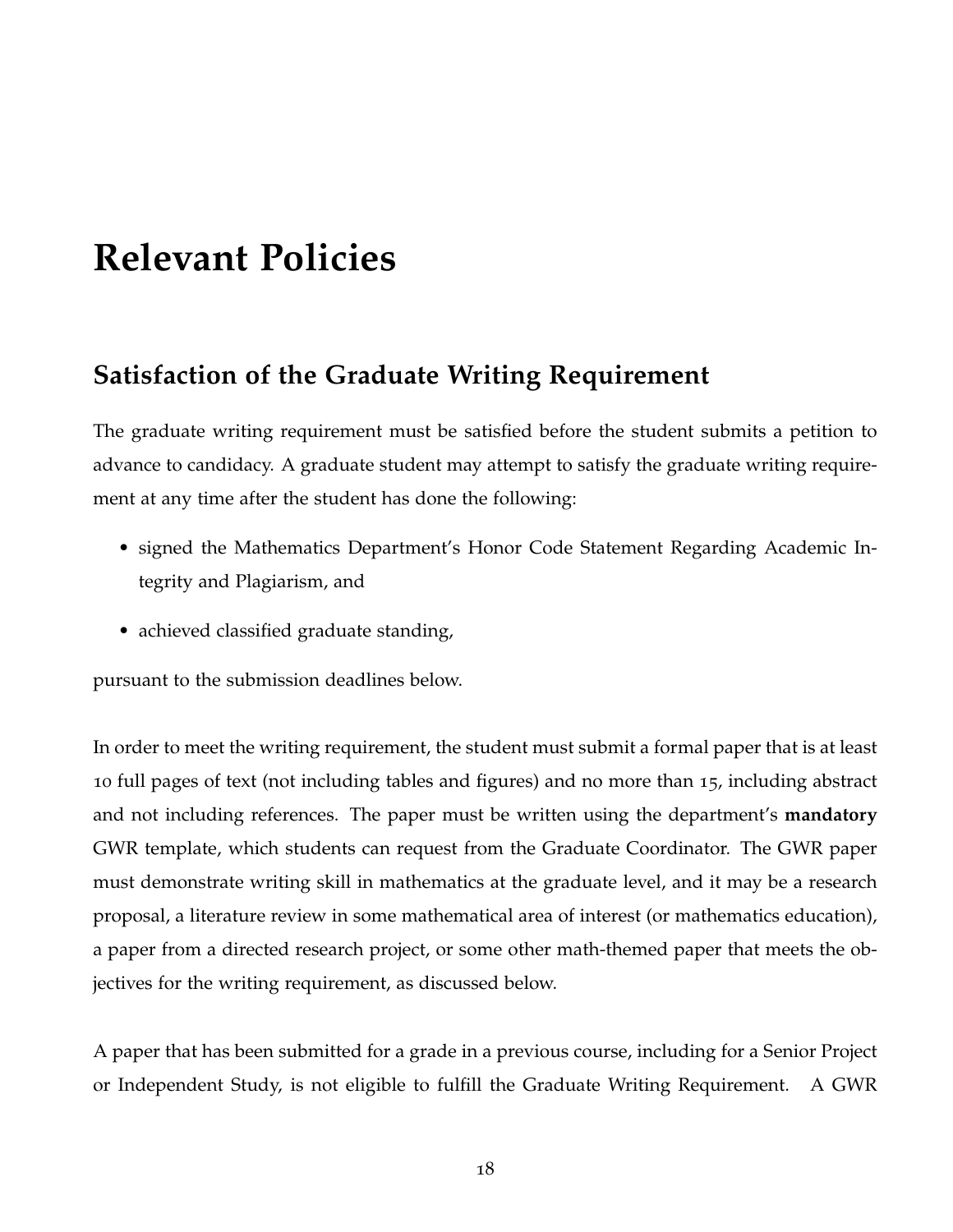paper on a topic similar to that of a paper previously submitted for a grade must have significantly updated content, as judged by the GWR Committee. In this case, the student must submit a copy of the original paper along with their GWR paper. If the changes are not considered sufficiently substantial by the GWR Committee, the paper will be considered to fail the GWR.

If a student has taken, or is currently taking, a MATH 290 course in Pure Mathematics, Applied Mathematics, Statistics or Mathematics Education at the time of their GWR submission, then their GWR paper must be on a topic in the same general area (Pure, Applied, Statistics, or Mathematics Education).

The student's writing should demonstrate:

- Clear organization and presentation of ideas;
- Understanding of the topic discussed in the paper;
- The ability to organize ideas logically so as to establish a sound scholarly argument based on appropriate use of mathematics. More specifically, the paper should include at least the statement of a substantial mathematical result and its proof, or a critical analysis of a substantial mathematics education, statistical, or applied mathematics result;
- Thoroughness and competence in documentation (i.e., proper use of references); and
- The ability to express in writing a critical analysis of existing scholarly/professional literature in some mathematical area of interest.

The submission deadline for this paper is as follows:

- If the student intends to graduate the following semester, then the paper must be submitted by e-mail to the Graduate Coordinator by the first Friday of the semester.
- If the student does NOT intend to graduate the following semester, then the paper must be submitted by e-mail to the Graduate Coordinator no later than the Friday of the fourth week of instruction.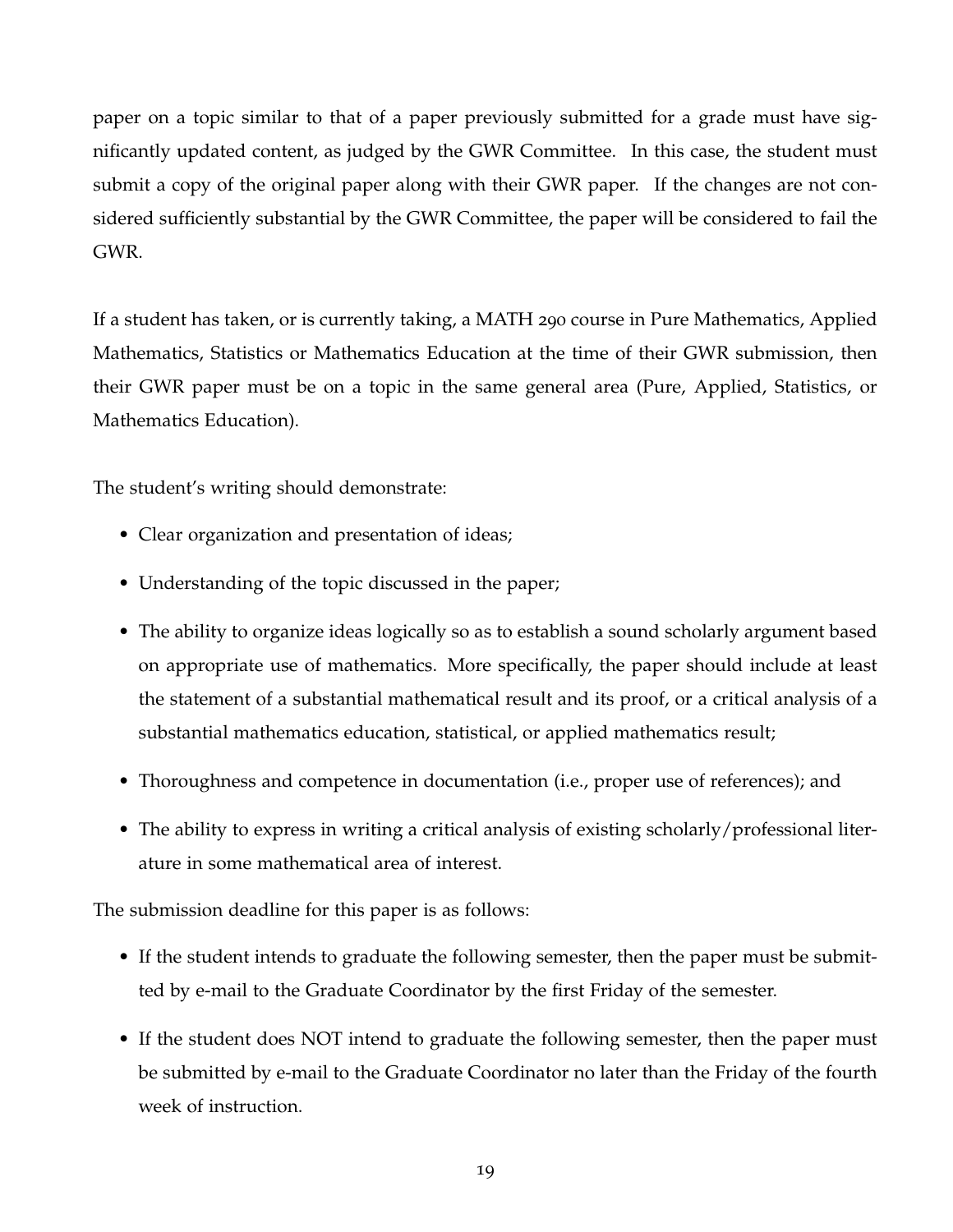The paper will be distributed to a three-member review committee chosen each year by the Department Chair. The review committee will complete its review of the paper within two weeks of the submission deadline. Feedback will be sent to the student no later than one week after the review of the paper.

The paper will be scored using a rubric  $(1 – 5)$  in each of four areas:

- I. Style and Format;
- II. Mechanics;
- III. Content and Organization; and
- IV. Integration and Critical Analysis.

The scoring rubric appears at the end of this document. The minimal acceptable combined score from all of the four areas (I-IV) is 12 points (a mean of 3 (Satisfactory) rating on each section), with no less than a score of 2 (Developing) on any one section<sup>[7](#page-20-0)</sup>. Any student whose score in two or more of the four areas is 2 or less will be required to spend a total of 8 hours with a tutor in the Graduate Writing Center before re-submitting their paper. Attendance at such sessions will be reported to the Graduate Coordinator to ensure compliance.

Also, if a student does not hand in a draft by the first deadline they will be assigned a 0 in each category, and thus he/she will have to abide to the rules mentioned above.

The review committee will also provide comments to the student, including justification for the scores and possible suggestions for improvement (e.g., seek tutoring, improve analysis, etc.). Students who fail have two options:

- Resubmit an edited paper by the Friday of the tenth week of instruction of the same semester to the original review committee; or
- <span id="page-20-0"></span>• Appeal – a new committee will be selected to review the student's submission.

<sup>7</sup>Scores, per area, are computed by averaging the scores assigned by the GWR committee members (not rounded up)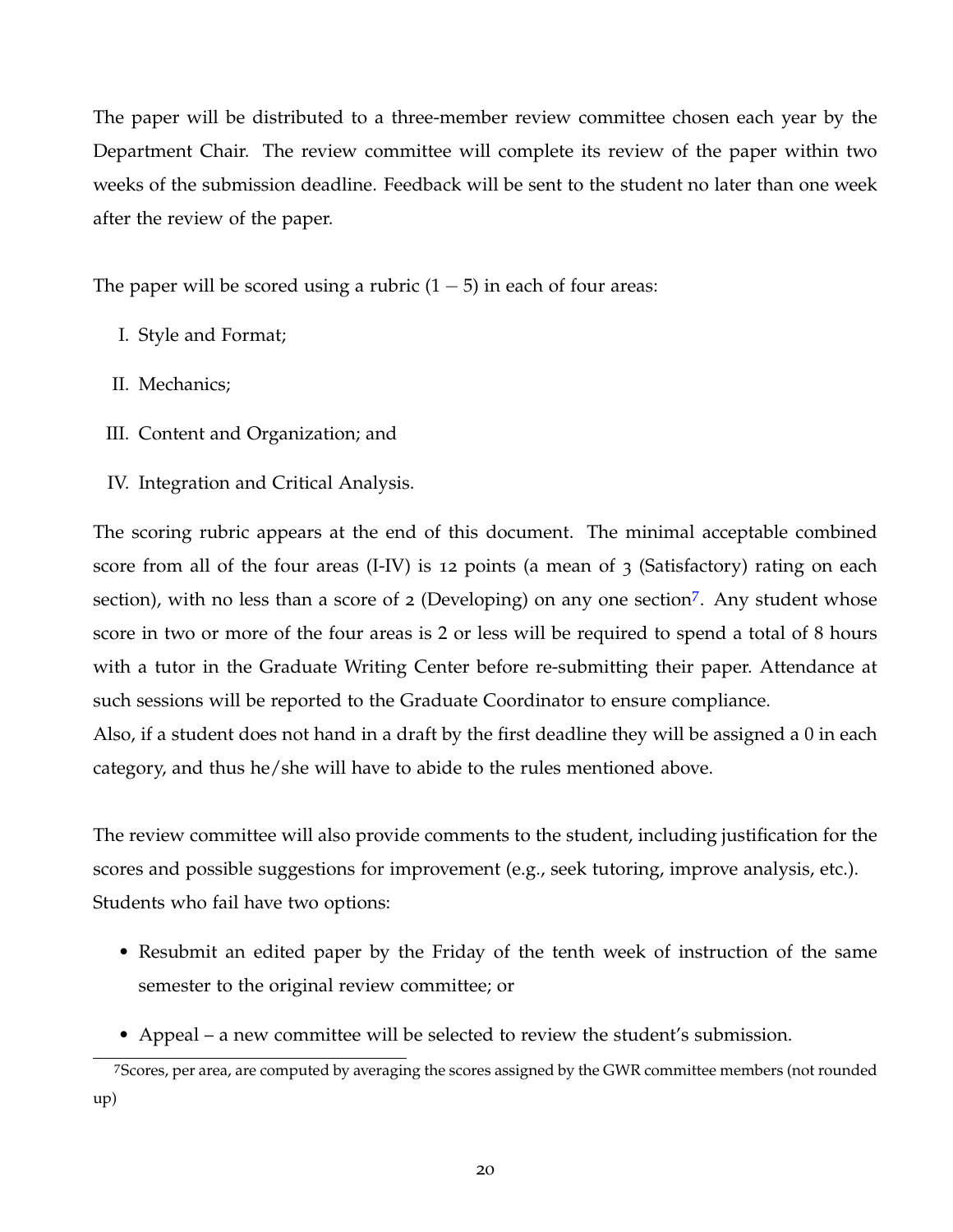Students who fail to complete the writing requirement after availing themselves of one of the two options above must take the course ENGL 160W (Writing Workshop) or an alternative acceptable to the Graduate Coordinator. In the semester immediately after taking this course, the student must submit a new document for evaluation to the current review committee no later than the submission deadline (first Friday of the semester if graduating that term, otherwise the Friday of the fourth week). The new document cannot be a revision of the original submission. The main focus, or essence, of the paper must be significantly different from the original paper and its revision. Students who fail the writing requirement three times will be dismissed from the mathematics graduate program. Failure to submit a paper by this deadline will be construed as failing the writing requirement, and the student will be dismissed from the mathematics graduate program.

Plagiarism in the completion of this, or any other written work, is unacceptable, and may lead to suspension or dismissal from the University.

### **Scoring Rubric Used to Evaluate the Satisfaction of the Graduate Writing Requirement.**

#### **I. Style and Format**

**5. Exemplary:** In addition to meeting the requirements for a "4", the paper consistently models the language and conventions used in scholarly writing in the student's area of study. In other words, the manuscript's style and format are at the level required for a publication in a peerreviewed journal.

**4. Accomplished:** While there may be minor errors, standard conventions for style and format are used consistently throughout the paper. The paper has an abstract, an introduction to the topic, and a conclusion. The paper demonstrates thoroughness and competence in documenting sources; the reader would have little difficulty referring back to cited sources. Style and format help make the paper understandable to the reader.

**3. Satisfactory:** A standard style and format is broadly followed, but inconsistencies and/or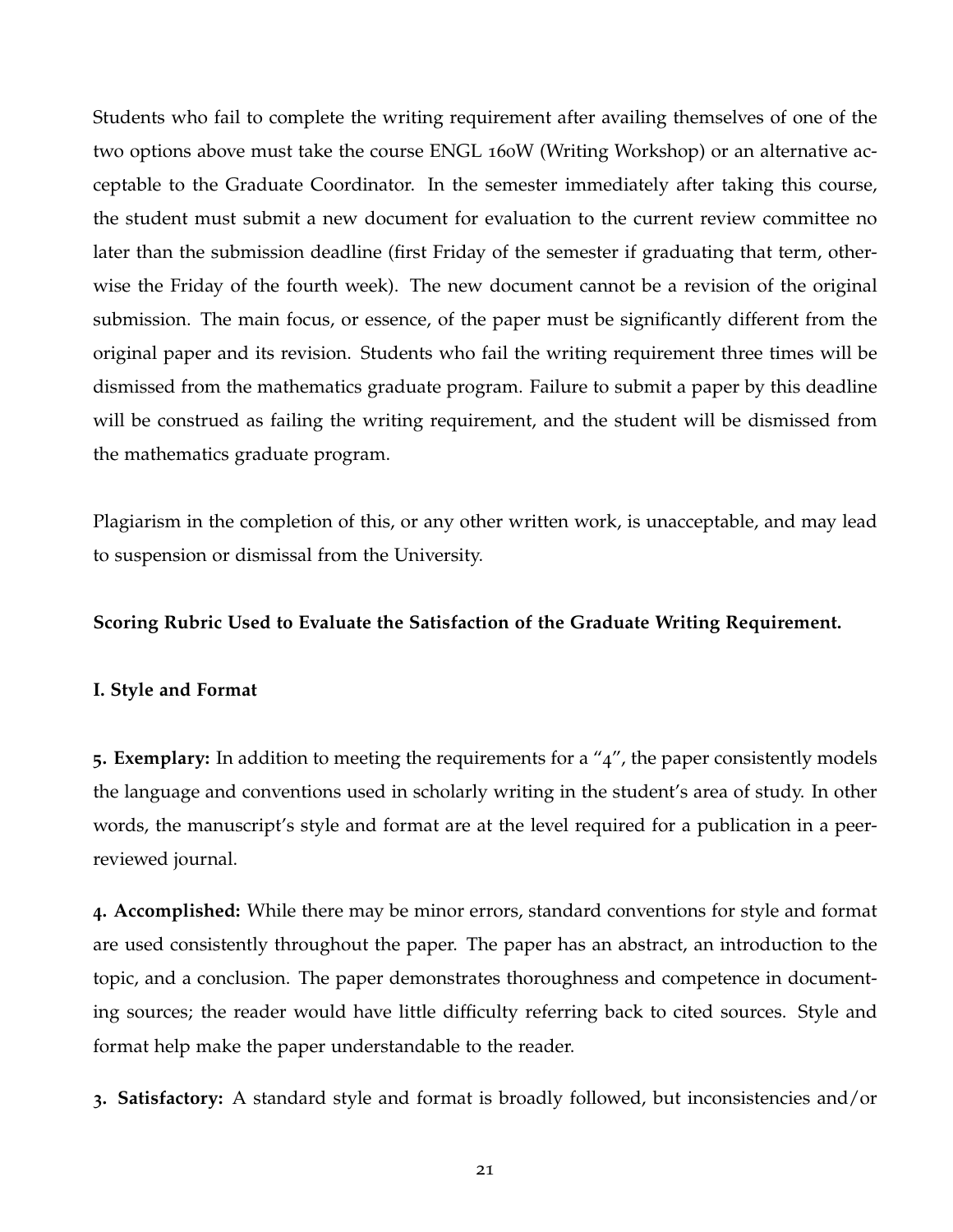other errors are apparent. There may be references to less suitable mathematics sources (nonpeer reviewed literature, web information). Weak transitions and apparent logic gaps may occur between topics being addressed. The style may be difficult to follow so as to detract from the comprehensibility of the paper.

**2. Developing:** While some mathematics conventions are followed, others are not. The paper lacks consistency of style and/or format. It may be unclear which references are direct quotes and which are paraphrased. Based on the information provided, the reader would have some difficulty referring back to cited sources. Significant revisions would contribute to the comprehensibility of the paper.

**1. Beginning:** The stylistic conventions of mathematics writing are not followed. The paper fails to demonstrate thoroughness and competence in documentation. Inappropriate style and format make reading and comprehensibility problematic.

### **II. Mechanics**

**5. Exemplary:** In addition to meeting the requirements for a "4", the paper is essentially error-free in terms of mechanics. Writing flows smoothly from one idea to another. Transitions effectively establish a sound scholarly argument and aid the reader in following the writer's logic.

**4. Accomplished:** While there may be minor errors, the paper follows normal conventions of spelling and grammar throughout. Errors do not significantly interfere with topic comprehensibility. Transitions and organizational structures such as headings and subheadings are effectively used to help the reader move from one point to another.

**3. Satisfactory:** Grammatical conventions are generally used, but inconsistency and/or errors in their use result in weak, but still apparent, connections between topics in the formulation of the argument. There is poor or improper use of headings and related features to keep the reader on track within the topic. Effective mathematics vocabulary is used.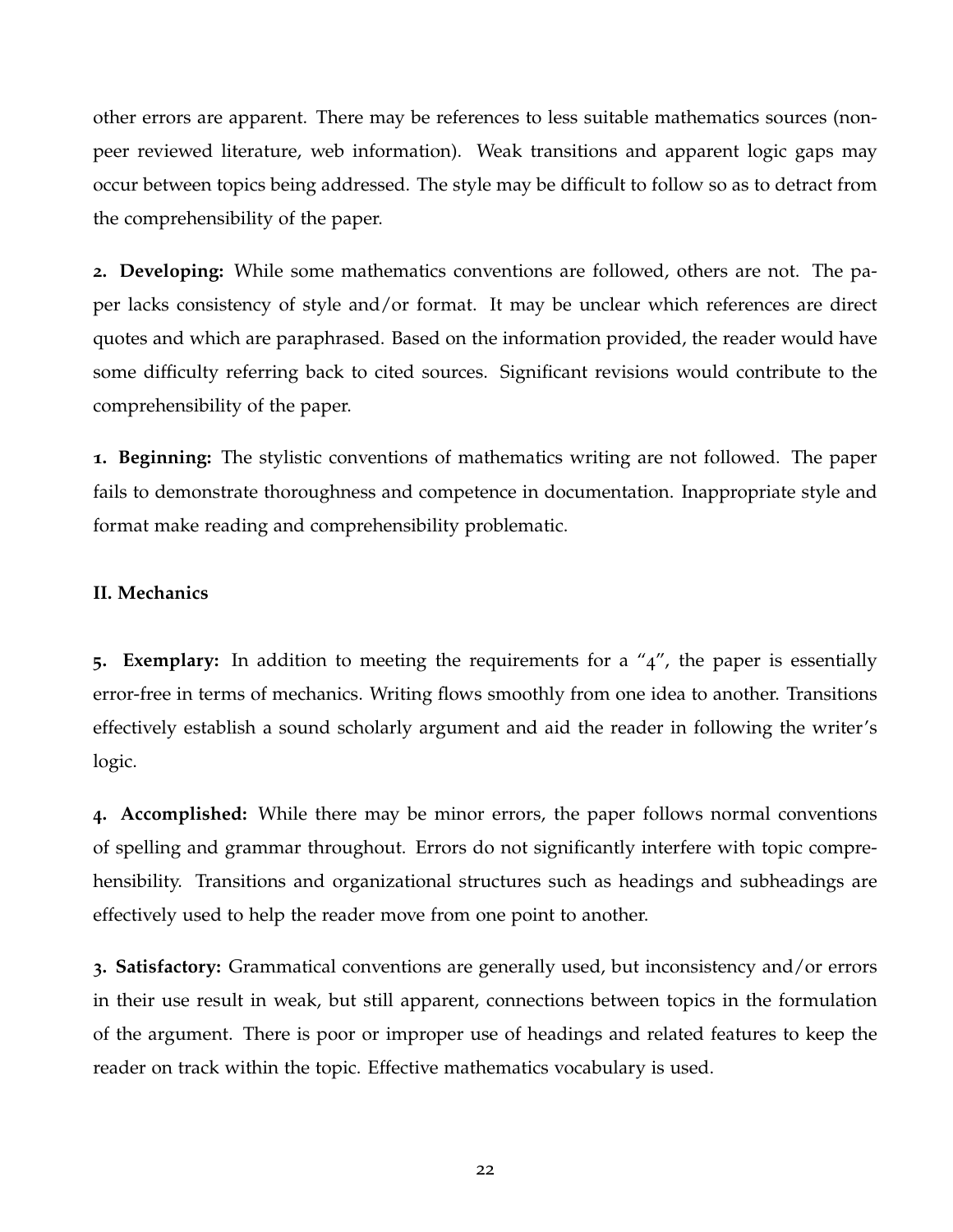**2. Developing:** Frequent errors in spelling, grammar (such as subject/verb agreements and tense), sentence structure, and/or other writing conventions make reading difficult and interfere with comprehensibility. There is some confusion in the proper use of mathematical terms. Writing does not flow smoothly from point to point; appropriate transitions are lacking.

**1. Beginning:** The paper contains numerous errors in spelling, grammar, and/or sentence structure, which make following the logic of the paper extremely difficult. Mathematical terms are frequently misused.

#### **III. Content and Organization**

**5. Exemplary:** In addition to meeting the requirements for a "4", the paper excels in the organization and representation of ideas related to its mathematical topic. The paper illustrates mastery of the topic and conveys to the reader the student's understanding of the material.

**4. Accomplished:** The paper follows all requirements. The mathematical topic is carefully focused, and the paper clearly outlines and discusses the major points related to the topic. Ideas are logically arranged and rigorously presented, resulting in a sound scholarly argument. The paper is interesting and holds the reader's attention. The paper does a credible job summarizing related literature. General ideas are expanded upon in a logical manner. The work clearly goes beyond simply restating known ideas.

**3. Satisfactory:** The paper summarizes known concepts but has little expansion beyond restatement of known ideas. Certain logical connections or specific topics related to the paper's subject area may be omitted. Ideas and concepts are generally satisfactorily presented, although lapses in logic, rigor, and/or organization are apparent. The paper suitably introduces the reader to the topic being presented.

**2. Developing:** The paper is logically and thematically coherent, but is lacking in substantial ways. The mathematical rigor may be somewhat lacking, or the scholarly argument may be weak or poorly conceived. Major ideas related to the content may be ignored or inadequately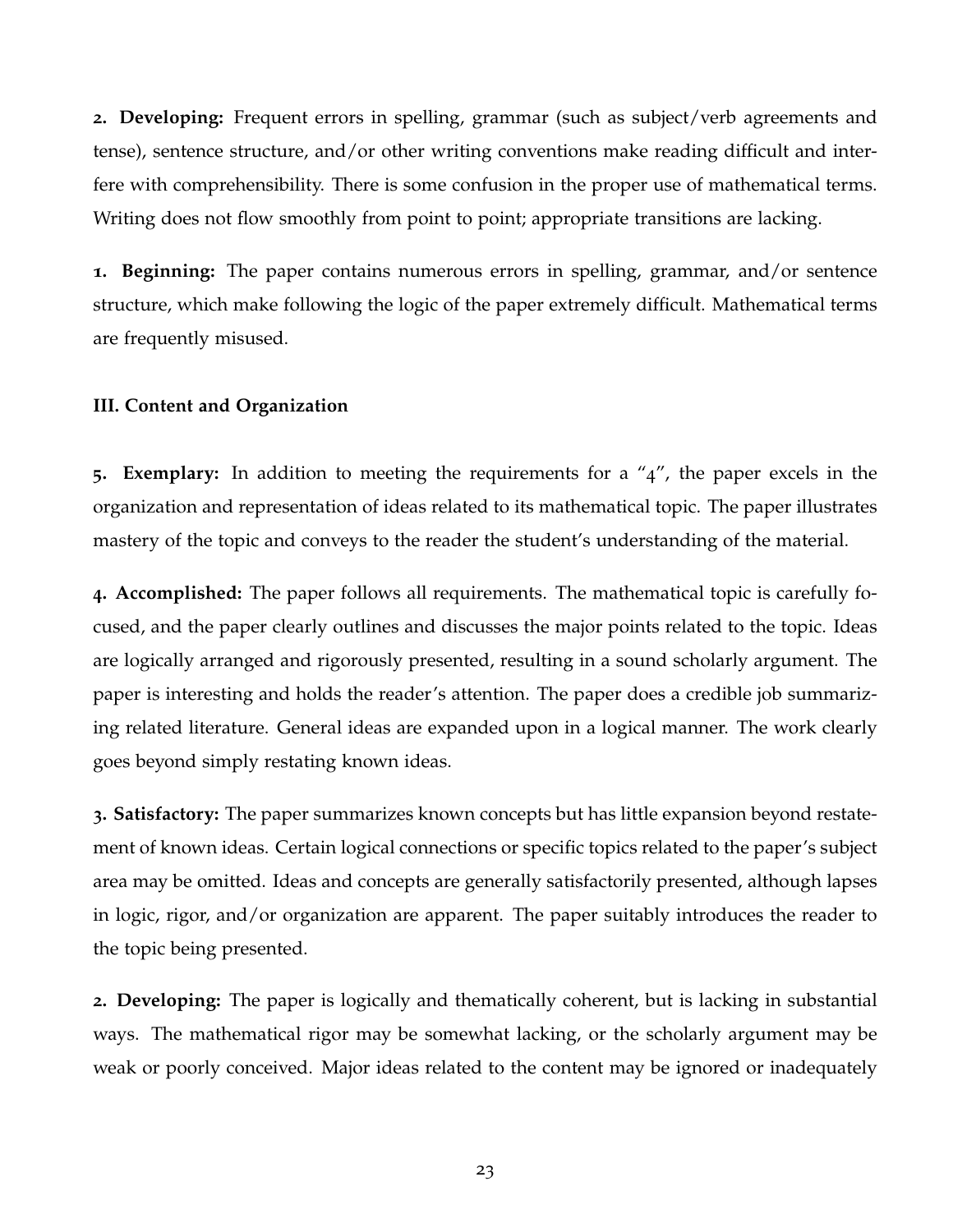explored. Overall, the content and organization needs significant revision to represent a critical analysis of the topic.

**1. Beginning:** Analysis of existing scholarly/professional literature on the topic is inadequate. The paper lacks mathematical rigor and is poorly organized. The reader is left with little information about, or understanding of, the paper's topic.

### **IV. Integration and Critical Analysis**

**5. Exemplary:** The document presents a well-organized and fully-developed logical presentation, including clear analysis and synthesis of information from the various references. The paper evidences substantial, logical, and concrete development of ideas. References come from appropriate peer-reviewed journals or books. The paper illustrates a complete grasp of the proof methodology presented in the papers or books. The essential findings of multiple sources are accurately and concisely paraphrased, analyzed, and integrated. Original sources are clearly identified and correctly cited in both the body of the text and the reference section. Organizationally, smooth and effective transitions between topics lead the reader through an orderly discussion of the topic being addressed. If a research proposal is being presented, then the document presents the current state of knowledge for the topic being addressed using a variety of references. In addition, the gaps in current knowledge are clearly identified and significant directions and approaches that fill these gaps are identified.

**4. Accomplished:** There are inconsistencies in the organization and/or logic of the presentation, but still a clear analysis of the presented materials. While synthesis of all aspects of the topic may show varying degrees of development, the overall consistency, thoroughness, and analysis result in a well-crafted document.

**3. Satisfactory:** Identification of key topics or uncertainties in the paper's area may be incomplete. Although the paper synthesizes ideas from references, analysis of the information may be poorly developed or lacking. Complex topics and related concepts are awkwardly presented and linkages among topics may be unclear.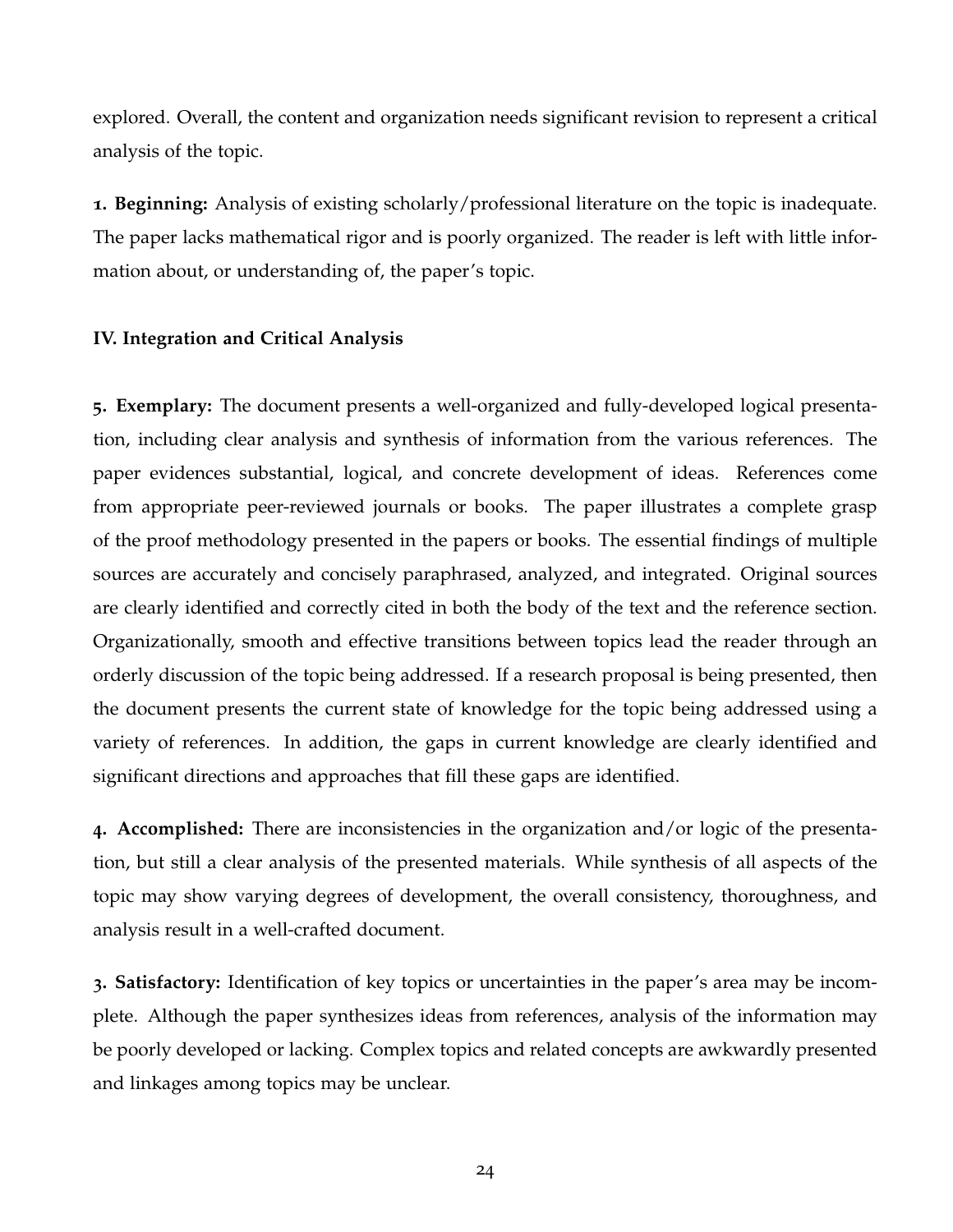**2. Developing:** Weakness is evident in the coverage of the paper's area and analysis of information from the references, resulting in incorrect or poorly developed synthesis of results. Analysis is limited to summarizing mathematical topics. The result is a degradation of the paper, and the evidence of knowledge gaps.

**1. Beginning:** The paper contains numerous flaws in the essential components of a literature review. The paper lacks a successful synthesis of disparate works, and there is no logical flow to the presentation. These issues result in a paper with limited comprehensibility and utility in illustrating the author's effective grasp of the material.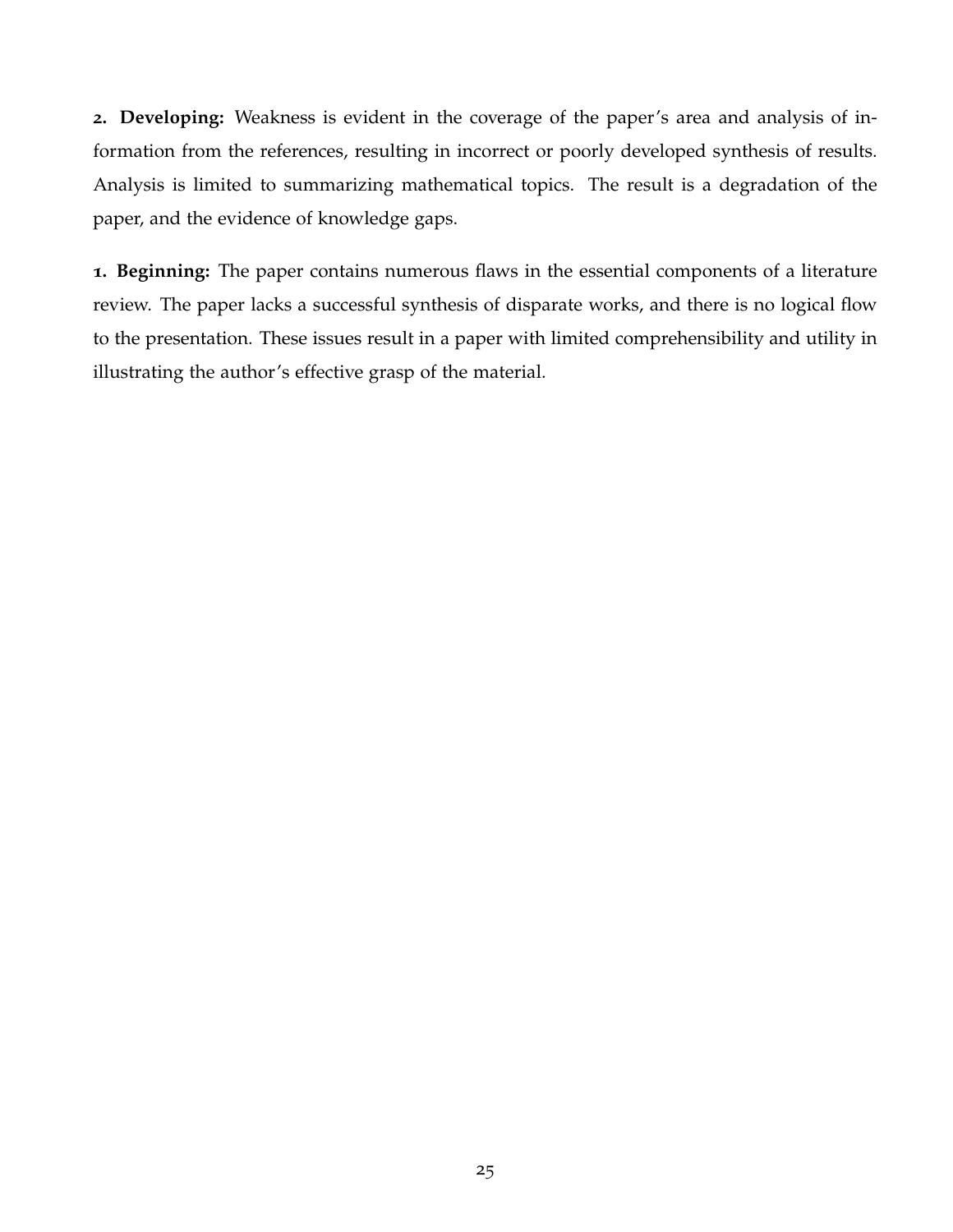# <span id="page-26-0"></span>**Policy on Academic Probation and Disqualification**

According to University policy, a graduate student is immediately disqualified from the University and program when his/her grade point average (GPA) falls below 2.0 in any semester. A student whose GPA falls below 3.0, but is above 2.0, is placed on academic probation. A student who is placed on academic probation for any two semesters (not necessarily consecutive) will be disqualified from the University and program. A disqualified student who wishes to re-enroll in the university and program MUST file a Petition for Readmission with the Mathematics Department.

The relevant GPA to determine standing is the cumulative GPA for graduate students who have not been advanced to candidacy. The program GPA determines the standing of graduate students who have been advanced to candidacy with an approved program on file.

Upon notification of disqualification, the student must make an appointment to meet with the Graduate Coordinator to discuss his/her situation and determine if any extenuating circumstances exist that mitigate the disqualification. If disqualification applies, the student must prepare and file the Petition for Readmission packet, as outlined below, with the Graduate Coordinator.

If disqualification applies, students should file their petition as soon as they receive notification of disqualified status if they want to request to be readmitted in the next semester.

The petition packet must include:

- the Petition for Readmission (form found on the Division of Graduate Studies website);
- a 1-page typed letter of appeal explaining the circumstances that affected the GPA;
- supporting documentation of any extenuating circumstances; and
- strong letters of support from at least 2 graduate program instructors who know the student's work (in sealed envelopes).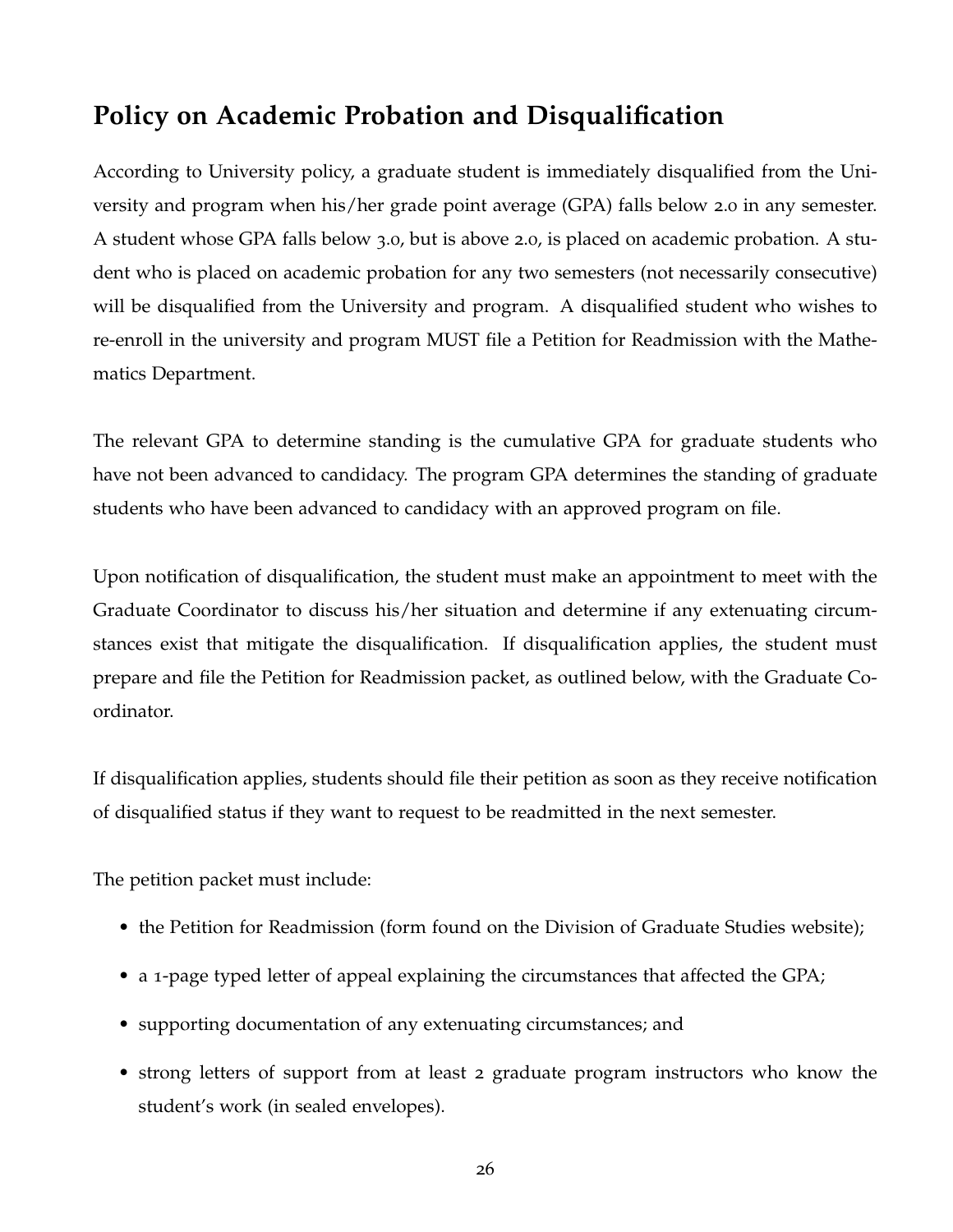The Graduate Coordinator will distribute the petition materials to members of the Department Graduate Committee. Petitions that are filed by the first day of the fall or spring semester will be reviewed at a special meeting of the Graduate Committee scheduled for this purpose during the first week of classes to make it feasible for a student to be reinstated if the petition is approved. If there has been no break in enrollment, no application to the university is required. Petitions submitted after the first day of the semester will be reviewed at least two weeks before the application deadline for the following semester.

The Department Graduate Committee is responsible for making the recommendation on whether a student will be approved or denied for readmission. The Graduate Coordinator will send a decision letter to the student; if readmission is approved, any conditions are specified in this letter. The original petition, signed by the Graduate Coordinator, is submitted to the University Registrar's office with copies to Graduate Admissions and Division of Graduate Studies. A copy of the decision letter, specifying any conditions, is also sent to the Division of Graduate Studies.

The Graduate Coordinator will monitor disqualified readmitted students to ensure that they meet the conditions that they are expected to meet. In addition to specific conditions set by the program in its decision letter, a readmitted disqualified student must meet the University Graduate Committee requirement of earning a term GPA of at least 3.5 in each subsequent term until he/she attains a cumulative GPA of 3.0 (good standing) to avoid disqualification in the following semester(s). (The University Graduate Committee suggests that readmitted disqualified students generally not take new 200-level courses; they may, however, repeat 200-level courses that they did not pass. Note that graduate students are not eligible for grade substitutions. In addition, no more than 9 units a semester should be attempted. However, the plan/conditions are determined by the Department Graduate Committee.)

A graduate student may appeal the decision of the Department Graduate Committee (e.g., denial of the Petition for Readmission or the conditions of readmission) in writing to the Chair of the Department of Mathematics. This letter should be included in a packet containing the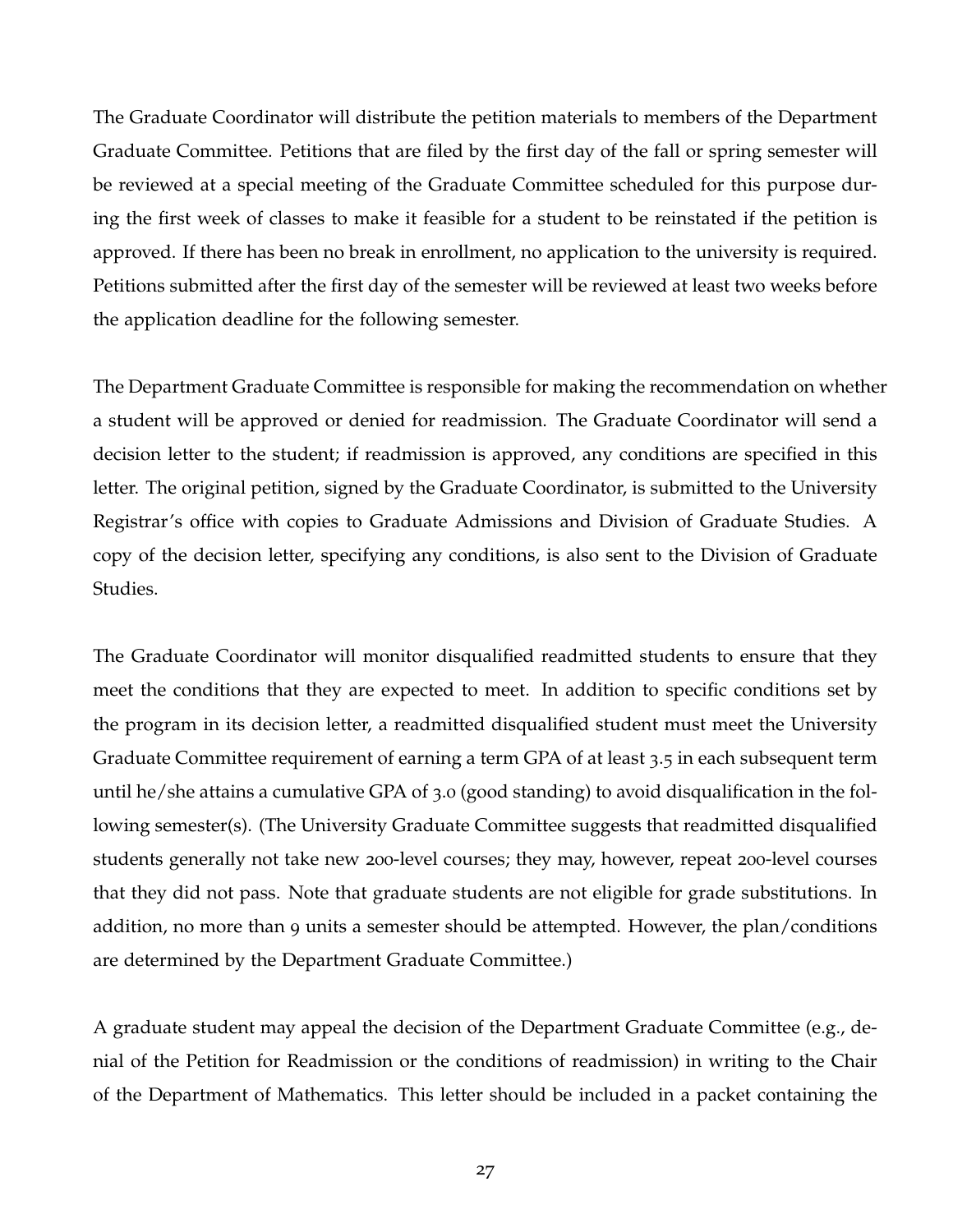documents provided in the Petition for Readmission. If necessary, further appeals may be made to higher administrative levels in the following sequence after review at each level: Dean of the College of Science and Mathematics, Dean of Graduate Studies, Provost of the University.

Note: Per University policy, disqualified graduate students who choose not to petition for readmission, leave the university, and at some later point, re-apply to Fresno State, will be denied admission based on the disqualification. Such a student must file a Petition for Readmission and should not pursue the "Special Admission" process.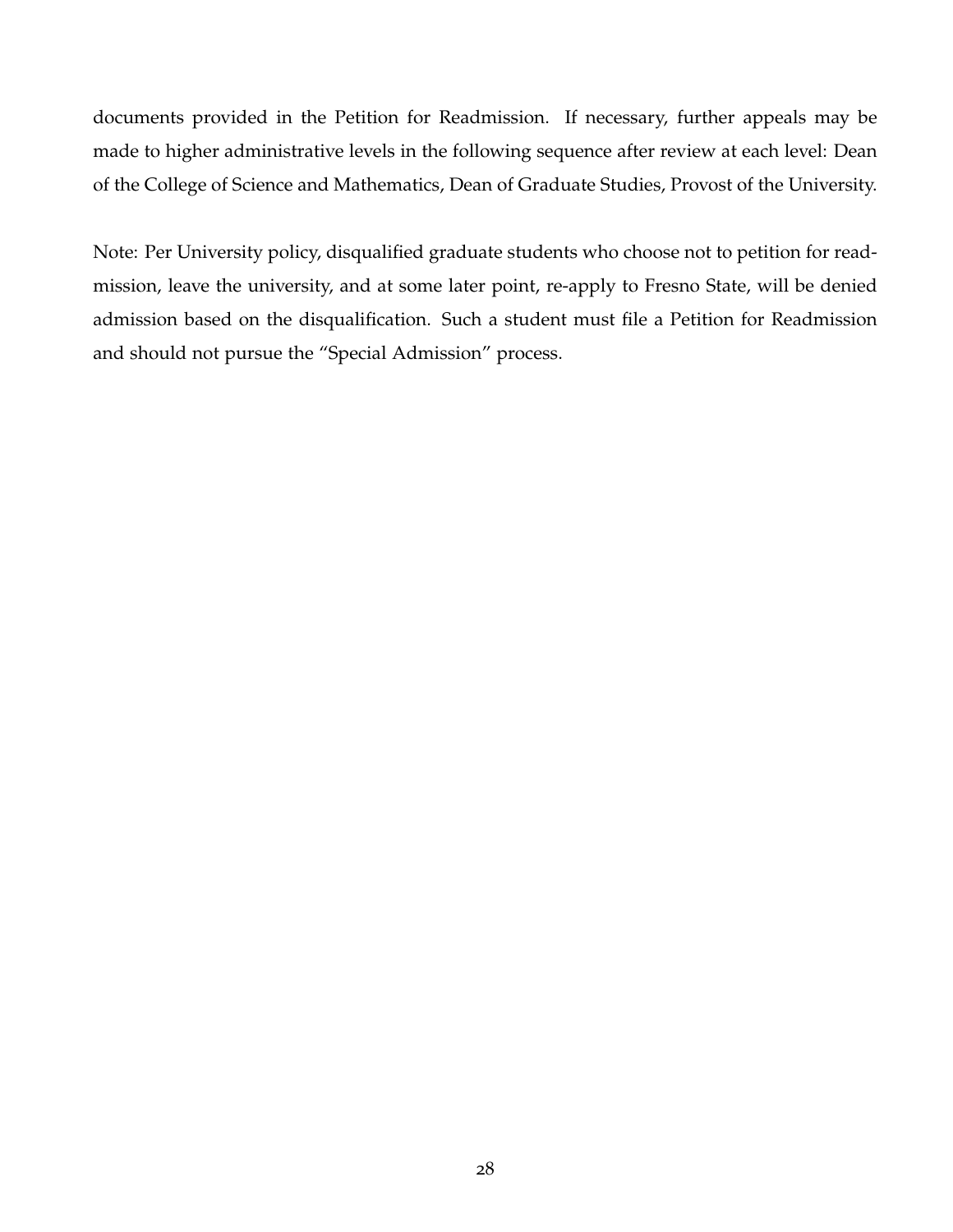# <span id="page-29-0"></span>**Guidelines for Master's Projects in Mathematics**

The master's research project in mathematics should represent independent investigation into either mathematics education or a topic in advanced mathematics that is not covered in a standard course. A project includes a written project report and an oral presentation.

Before beginning work on a master's project, the student must form a project committee, in consultation with the Graduate Coordinator and the Project Advisor, consisting of the Project Advisor and two additional faculty members, at least one of whom must be a mathematics department faculty member. The Graduate Coordinator must approve of this committee, and be informed in writing of the nature of the project, before the student enrolls in MATH 298.

The Project committee must be kept apprised of the student's progress on the project, including:

- Being given a description of the nature of the project within the first two weeks of the commencement of the project.
- Being updated at least (a) at the middle of the semester, and (b) three-quarters of the way through the semester, regarding the student's progress on the project. These updates may be accomplished by providing the committee with a current draft of the written project report or an oral report or presentation.
- Being given a final draft of the written report (unbound) for review at least one week before the oral presentation.

If the majority of the Project committee members does not approve the project after reviewing the final report due to significant deficiencies, then the student will not be permitted to present his/her project and, thus, will not be able to graduate in the current semester. The committee will provide the student with a list of the deficiencies of his/her project which must be corrected to make the student's project acceptable, and, once these revisions are made, the project will be re-evaluated.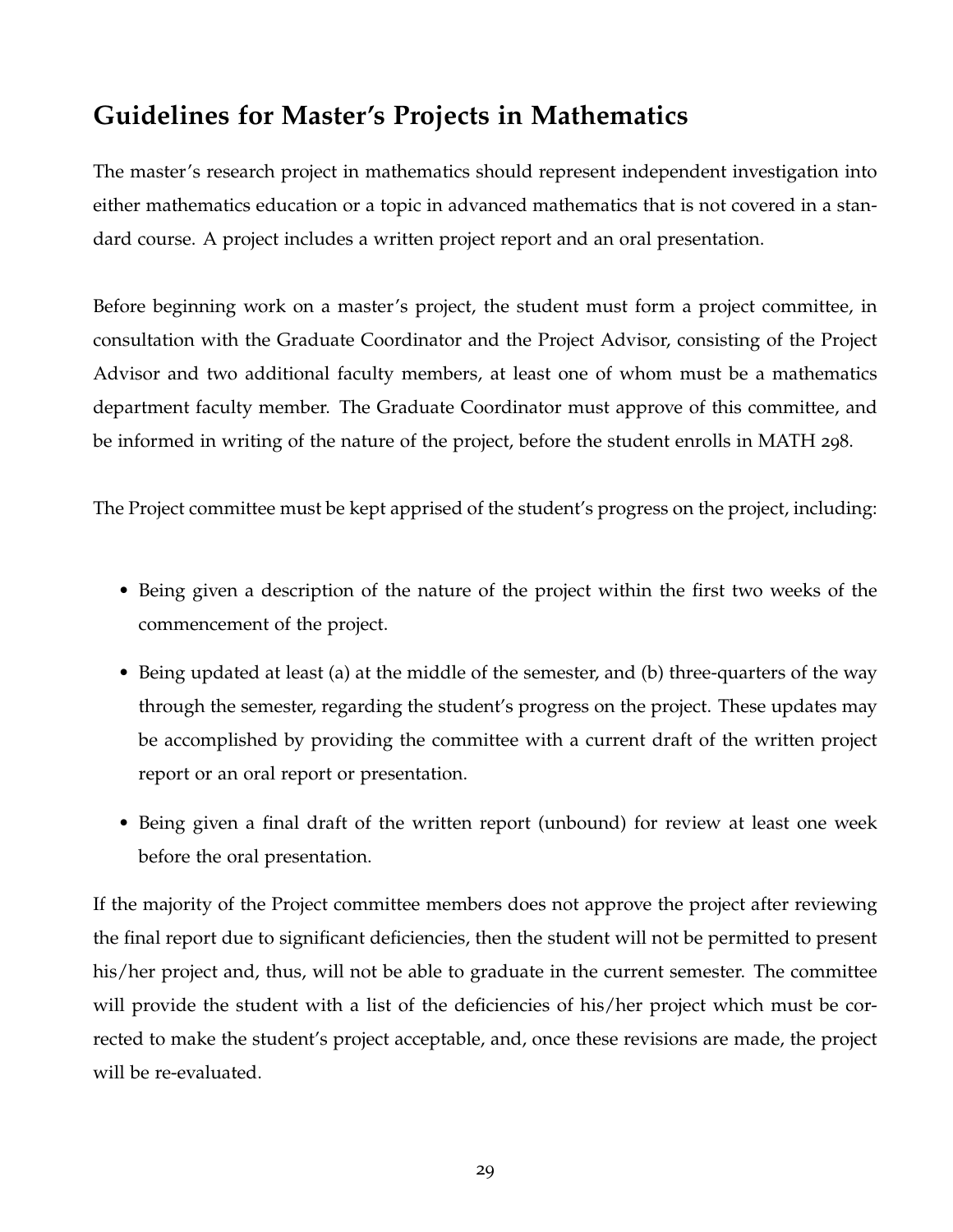The written report should follow these guidelines:

- The final version (unbound) of the written report must be submitted to the Project committee and the Graduate Coordinator for review at least one week before the oral presentation.
- Three bound copies of the report must be prepared and submitted to the Graduate Coordinator at the time of the oral presentation.
- The bound copies of the written report must contain a signature page that is signed by all three members of the Project committee.
- The format of the title page of the project report and the signature page must be obtained from the Graduate Coordinator.
- The report should be self-contained and understandable to anyone with an advanced mathematical background.
- The report must represent your own, independent work. Plagiarism will not be tolerated.
- The written report must be typeset and double-spaced.
- A well-written report will contain
	- **–** a title page,
	- **–** the signature page;
	- **–** an abstract;
	- **–** a table of contents,
	- **–** an introduction,
	- **–** a main body,
	- **–** a conclusion, and
	- **–** a bibliography.

The oral presentation must: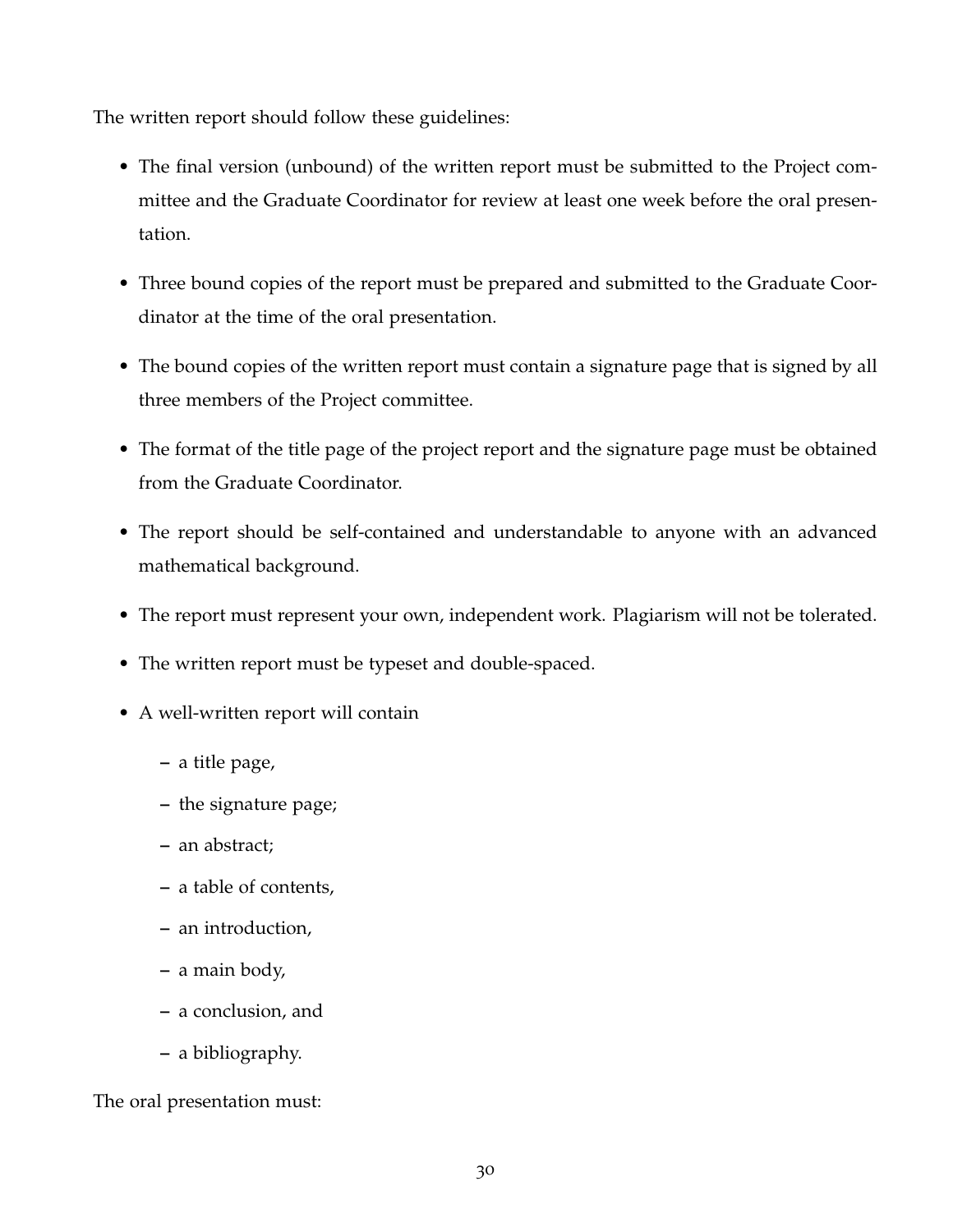- be approximately a 45 minute presentation that clearly summarizes the project or research done, followed by a question and answer session; and
- demonstrate a thorough understanding of the researched topic.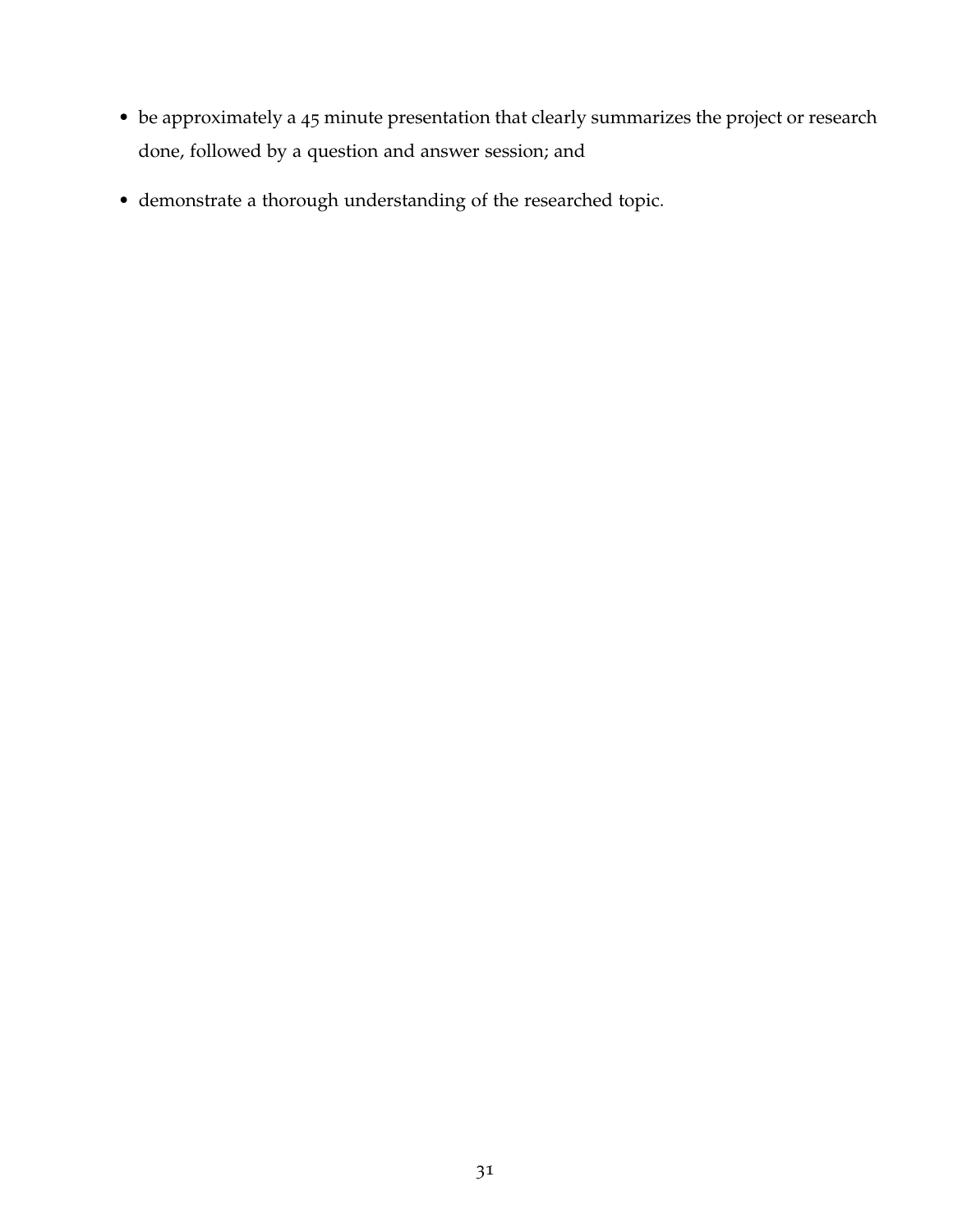# <span id="page-32-0"></span>**Graduate Courses**

#### **MATH 200. Research Methods in Mathematics Education (3 units)**

This course covers quantitative and qualitative methods of researching how people think and learn about mathematics, and how research informs the teaching of mathematics. Content includes research design, use of statistical analyses, and critical examination of research in mathematics education.

#### **MATH 201. Cognition in Mathematics (3 units)**

This course explores theories and empirical studies which examine the development of students' and teachers' knowledge and practices in mathematics. A central theme of the course is the examination of research on the use of technology in the teaching of mathematics.

#### **MATH 216T. Topics in Number Theory (3 units; max total 6 units)**

Prerequisite: MATH 116. An investigation of topics having either historical or current research interest in the field of number theory.

#### **MATH 220. Coding Theory (3 units)**

Prerequisites: MATH 151 and MATH 152. Basic concepts in coding theory, properties of linear and non-linear codes, standard decoding algorithms, cyclic codes, BCH-codes.

#### **MATH 223. Applied Operator Theory (3 units)**

Prerequisite: graduate standing or permission of instructor. Fundamentals of abstract spaces and spectral theory of operators with applications. Resolvent set and spectrum of a linear operator. Bounded and unbounded linear operators. Compact operators and the Fredholm alternative. Symmetry and self-adjointness.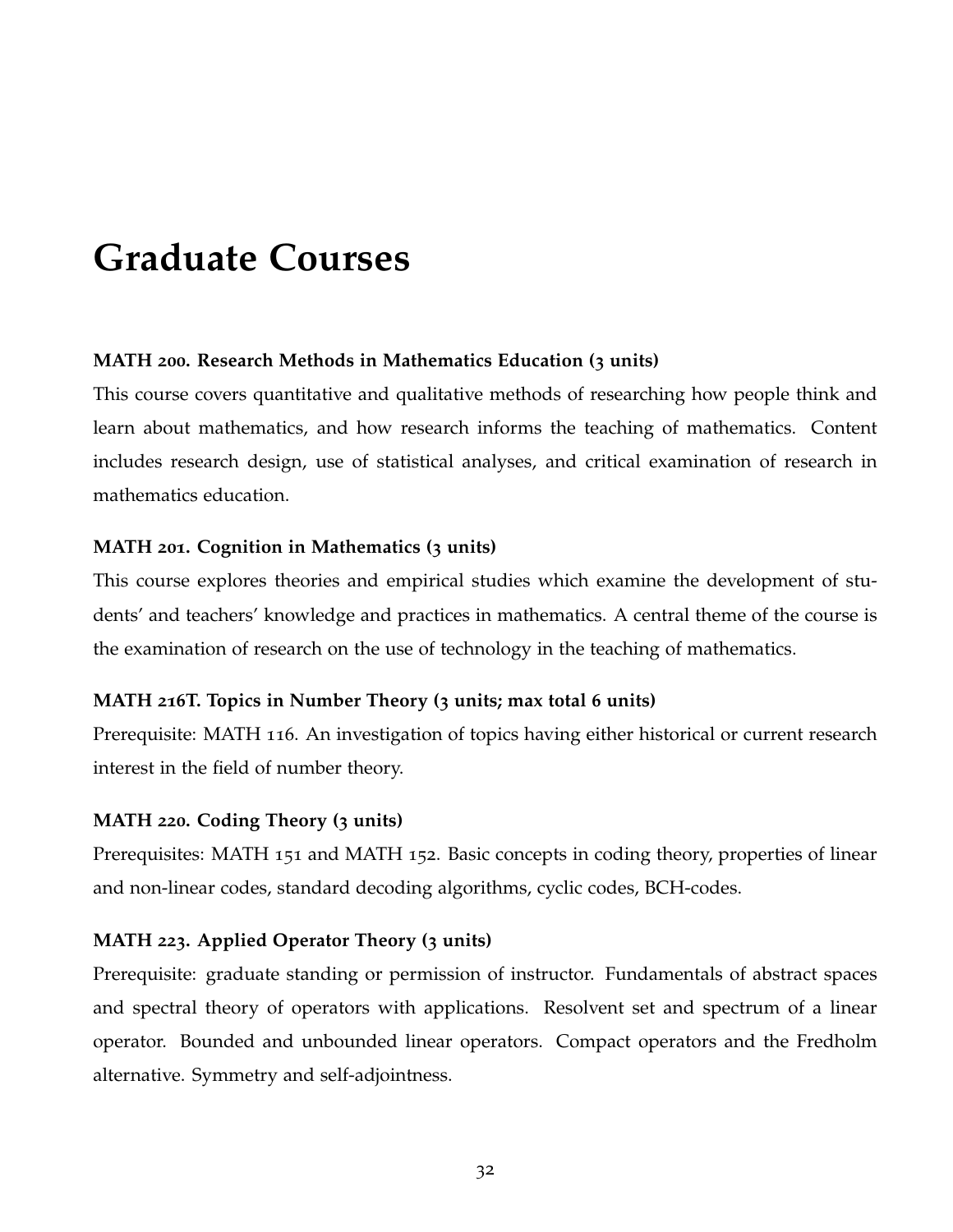### **MATH 228. Functions of a Complex Variable (3 units)**

Prerequisite: MATH 128. Representation theorems of Weierstrass and Mittag-Leffler, normal families, conformal mapping and Riemann mapping theorem, analytic continuation, Dirichlet problem.

## **MATH 232. Mathematical Models with Technology (3 units)**

Prerequisite: graduate standing in mathematics or permission of instructor. A technologyassisted study of the mathematics used to model phenomena in statistics, natural science, and engineering.

## **MATH 251. Abstract Algebra I (3 units)**

Prerequisite: MATH 151 or permission of instructor. Semi-direct products of groups; isomorphism theorems. Group actions; Sylow theorems; classification of groups of small order; finitely generated Abelian groups. Rings and ideals; quotient rings; domains (ED, PID, UFD); polynomial rings.

## **MATH 252. Abstract Algebra II (3 units)**

Prerequisite: MATH 251. Field extensions; automorphisms of fields; Galois theory. Additional topics to be chosen from (1) modules, (2) linear and multilinear algebra and (3) representation theory.

## **MATH 260. Perspectives in Geometry (3 units)**

Prerequisite: MATH 151 and MATH 152 or permission of instructor. Geometry from a transformations point of view. Projective geometry: theorems of Ceva, Menelaus, Desargues, and Pappus; conics; coordinatization. Transformations of the plane (Euclidean and projective); tessellations; wallpaper groups. Further topics to be selected from Incidence Geometry, Differential Geometry, or Algebraic Geometry.

## **MATH 263. Point Set Topology (3 units)**

Prerequisite: MATH 172. Basic concepts of point set topology, set theory, topological spaces, continuous functions; connectivity, compactness and separation properties of spaces. Topics selected from function spaces, metrization, dimension theory.